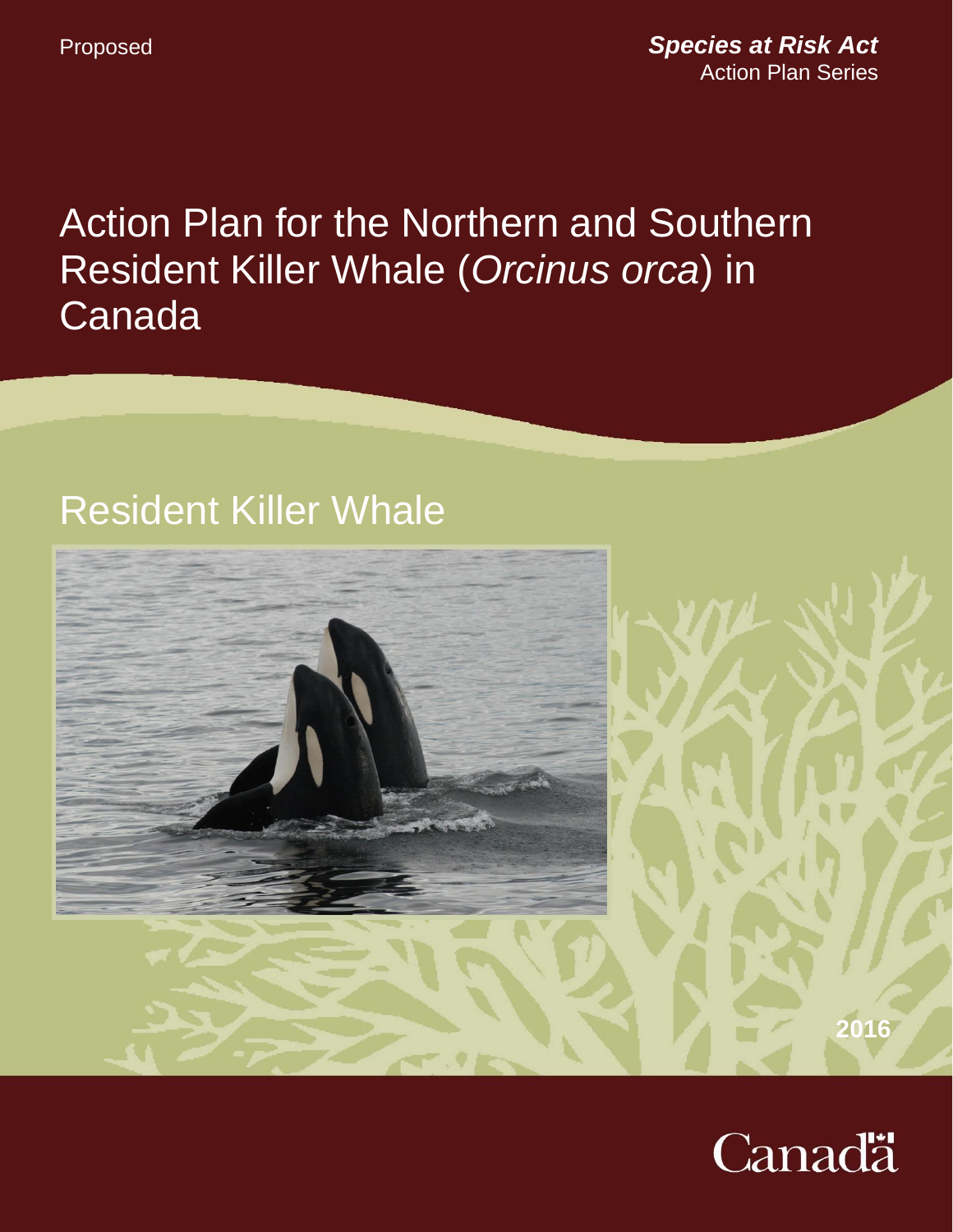### **Recommended citation:**

Fisheries and Oceans Canada. 2016. Action Plan for the Northern and Southern Resident Killer Whale (*Orcinus orca*) in Canada [Proposed]. *Species at Risk Act* Action Plan Series. Fisheries and Oceans Canada, Ottawa. iii + 32 pp.

For copies of the Action Plan, or for additional information on species at risk, including Committee on the Status of Endangered Wildlife in Canada (COSEWIC) Status Reports, residence descriptions, recovery strategies, and other related recovery documents, please visit the [SAR Public Registry.](http://www.sararegistry.gc.ca/default.asp?lang=En&n=24F7211B-1)

#### **Cover illustration**: Graeme Ellis

Également disponible en français sous le titre « Plan d'action pour les épaulards (*Orcinus orca*) résidents du nord et du sud au Canada »

© Her Majesty the Queen in Right of Canada, represented by the Minister of Fisheries and Oceans, 2016. All rights reserved. ISBN ISBN to come Catalogue no. Catalogue no. to come

*Content (excluding the illustrations) may be used without permission, with appropriate credit to the source.*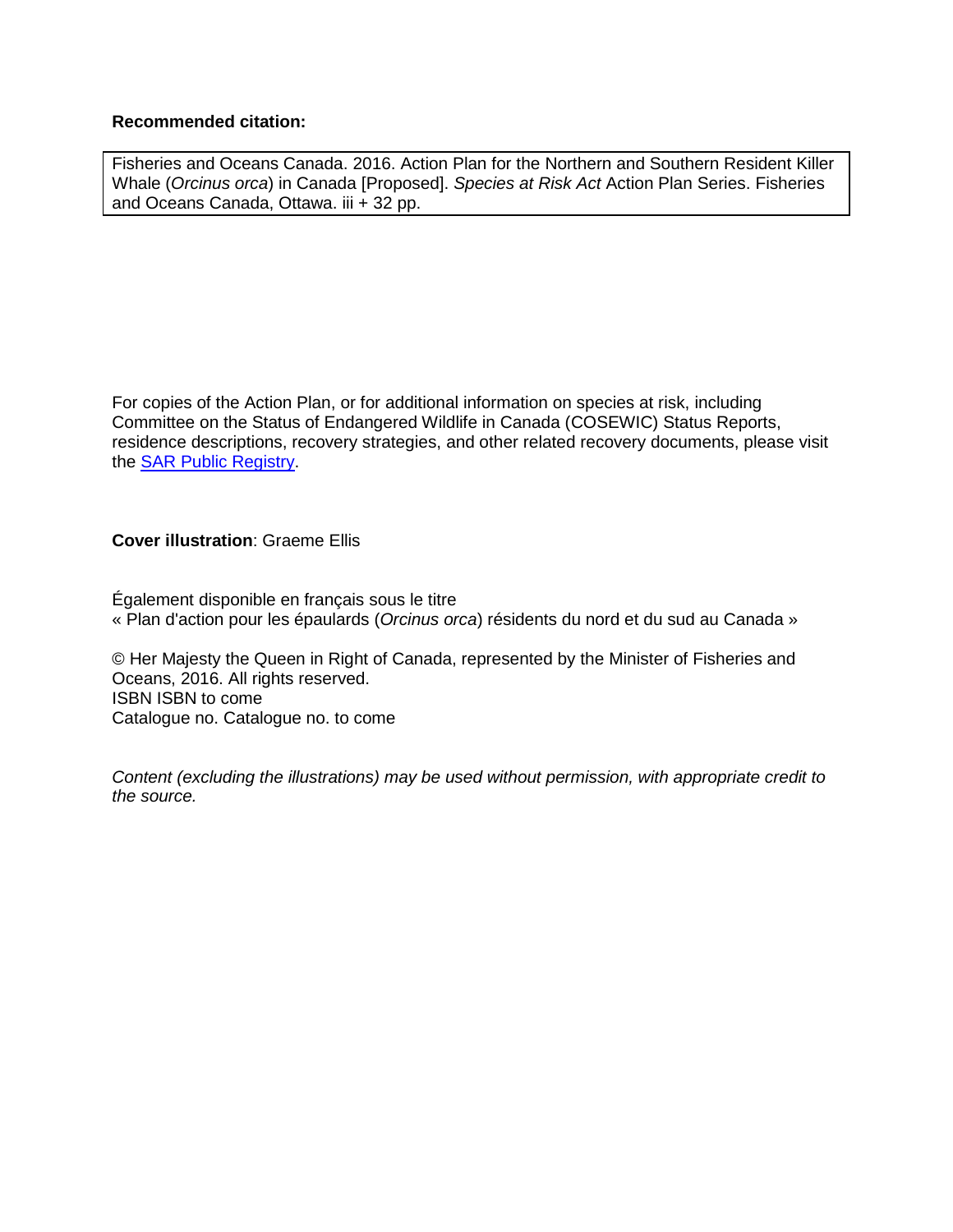# <span id="page-2-0"></span>**Preface**

The federal, provincial, and territorial government signatories under the [Accord for the](http://www.sararegistry.gc.ca/default.asp?lang=En&n=92D90833-1)  [Protection of Species at Risk \(1996\)](http://www.sararegistry.gc.ca/default.asp?lang=En&n=92D90833-1) agreed to establish complementary legislation and programs that provide for effective protection of species at risk throughout Canada. Under the *Species at Risk Act* (S.C. 2002, c.29) (SARA), the federal competent ministers are responsible for the preparation of action plans for species listed as extirpated, endangered, or threatened for which recovery has been deemed feasible. They are also required to report on progress five years after the publication of the final document on the Species at Risk Public Registry.

The Minister of Fisheries and Oceans and the Minister responsible for Parks Canada Agency are the competent ministers under SARA for the Northern and Southern Resident Killer Whale and have prepared this Action Plan to implement the Recovery Strategy, as per Section 47 of SARA. In preparing this Action Plan, the competent ministers have considered, as per Section 38 of SARA, the commitment of the Government of Canada to conserving biological diversity and to the principle that, if there are threats of serious or irreversible damage to the listed species, cost-effective measures to prevent the reduction or loss of the species should not be postponed for a lack of full scientific certainty. To the extent possible, this Action Plan has been prepared in cooperation with Environment Canada, Transport Canada, the Department of National Defence, the Canadian Coast Guard, Natural Resources Canada, the Province of British Columbia, and the U.S. National Oceanographic and Atmospheric Administration (NOAA) as per section 48(1) of SARA.

As stated in the preamble to SARA, success in the recovery of this species depends on the commitment and cooperation of many different constituencies that will be involved in implementing the directions and actions set out in this Action Plan and will not be achieved by Fisheries and Oceans Canada and Environment Canada or any other jurisdiction alone. The cost of conserving species at risk is shared amongst different constituencies. All Canadians are invited to join in supporting and implementing this Action Plan for the benefit of the Northern and Southern Resident Killer Whale and Canadian society as a whole.

Under SARA, an action plan provides the detailed recovery planning that supports the strategic direction set out in the recovery strategy for the species. The plan outlines recovery measures to be taken by Fisheries and Oceans Canada and Environment Canada and other jurisdictions and/or organizations to help achieve the population and distribution objectives identified in the recovery strategy. Implementation of this action plan is subject to appropriations, priorities, and budgetary constraints of the participating jurisdictions and organizations.

# <span id="page-2-1"></span>**Acknowledgments**

This Action Plan was prepared by Sheila J. Thornton (Fisheries and Oceans, Pacific Region). The development of the Action Plan was the result of collaborative efforts and contributions from many individuals and organizations. The Northern and Southern Resident Killer Whale Action Plan Team (Appendix C) compiled the contributions from DFO Science, the Northern and Southern Killer Whale Prey and Disturbance workshop (March 8-10<sup>th</sup>, 2011), preliminary public consultations (February 2, 2012 to February 16<sup>th</sup>, 2012), the NOAA/DFO bilateral workshop series on The Effects of Salmon Fisheries on Southern Resident Killer Whales (September 21-  $23<sup>rd</sup>$ , 2011, March 13-15<sup>th</sup>, 2012 and September 18-20<sup>th</sup>, 2012), and feedback obtained during regional public consultation on the draft document (March  $3<sup>rd</sup>$  to April 16<sup>th</sup>, 2014).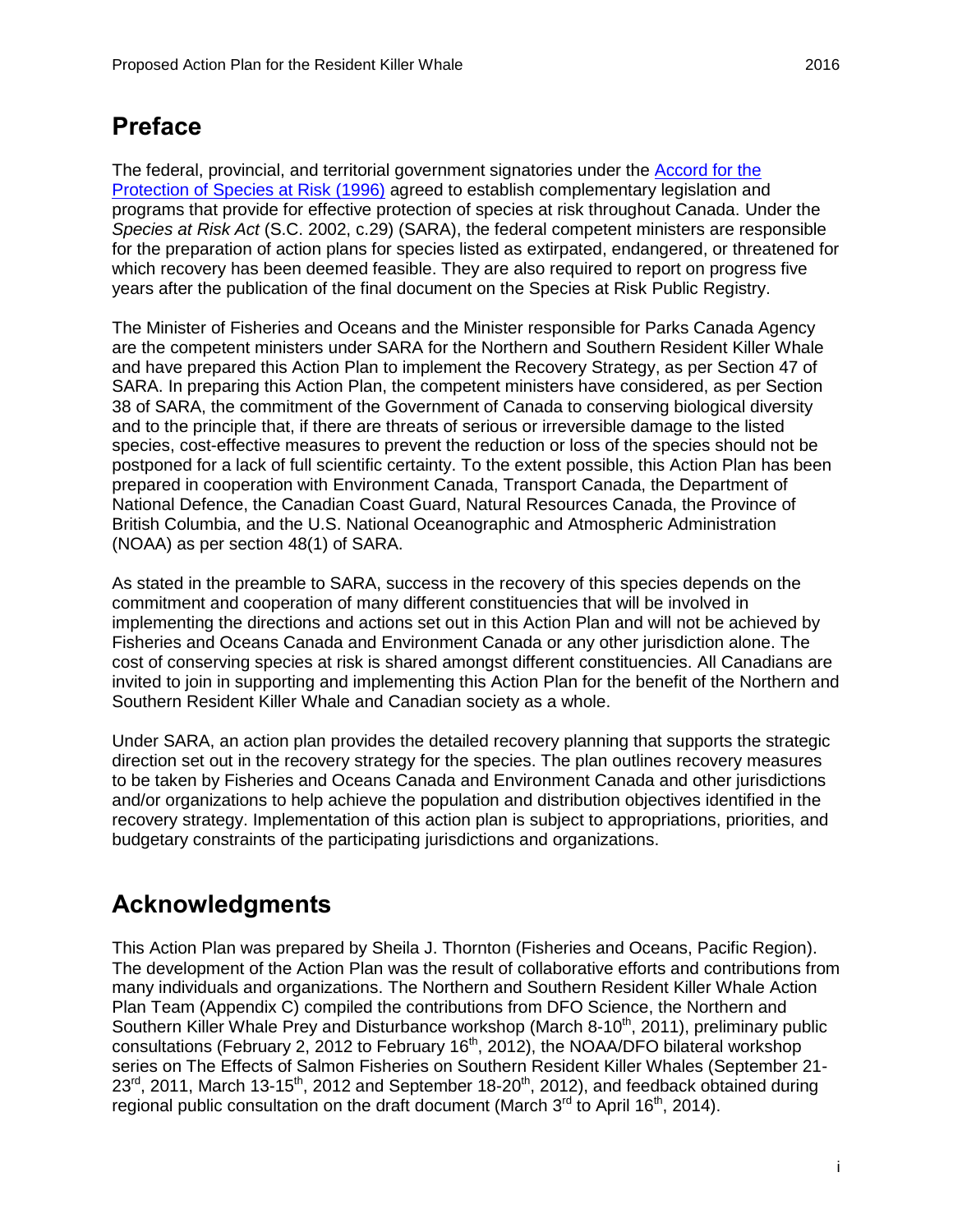### <span id="page-3-0"></span>**Executive Summary**

 $\overline{a}$ 

The Northern and Southern Resident Killer Whale (*Orcinus orca*) were listed as Threatened and Endangered, respectively, under the *Species at Risk Act* (SARA) in 2003. This Action Plan is considered one in a series of documents that are linked and should be taken into consideration together, including the Committee on the Status of Endangered Wildlife in Canada (COSEWIC) status report, a recovery potential assessment, and the Recovery Strategy.

Three distinct ecotypes of Killer Whale inhabit the waters off British Columbia, each exhibiting different prey preferences, dialects and social organization. The Resident, Offshore, and Transient (Bigg's) Killer Whale ecotypes are believed to be socially and genetically isolated, despite sharing the same waters. Resident Killer Whales feed exclusively on fish (primarily salmon) and cephalopods, while Transient (Bigg's) Killer Whales feed primarily on marine mammals. Offshore Killer Whales are the least understood of the three ecotypes, but are believed to primarily consume fish, with shark species comprising a significant portion of their diet.

Two distinct populations of Resident Killer Whales occupy the waters off the west coast of British Columbia. The populations are referred to as the Northern Residents and Southern Residents, and although the ranges of these two populations overlap, they are acoustically, genetically and culturally distinct from each other. Killer Whale populations in British Columbia are presently considered to be at risk because of their small population size, low reproductive rate, and the existence of a variety of anthropogenic threats that have the potential to prevent recovery or to cause further declines. Even under the most optimistic scenario (human activities do not increase mortality or decrease reproduction), the species' low intrinsic growth rate means that the time frame for recovery will be more than one generation (25 years).

Principal among the anthropogenic threats to recovery are reductions in the availability or quality of prey, environmental contamination, and both physical and acoustic disturbance. As these threats are common to all three ecotypes, the measures identified in the Resident Killer Whale Action Plan are highly likely to benefit Transient (Bigg's) and Offshore Killer Whale populations that frequent Canadian Pacific waters.

This Action Plan outlines measures that provide the best chance of achieving the population and distribution objectives for the species, including the measures to be taken to address the threats and monitor the recovery of the species. The recovery strategy defined the population and distribution objective for the Northern and Southern Resident Killer Whale as:

*Ensure the long-term viability of Resident Killer Whale populations by achieving and maintaining demographic conditions that preserve their reproductive potential, genetic variation, and cultural continuity<sup>1</sup> .*

Section 1.2 outlines the measures to be taken under the following broad strategies:

 *Monitor and refine knowledge of Resident Killer Whale population and distribution in Canadian Pacific waters*

 $1$  Culture refers to a body of information and behavioural traits that are transmitted within and between generations by social learning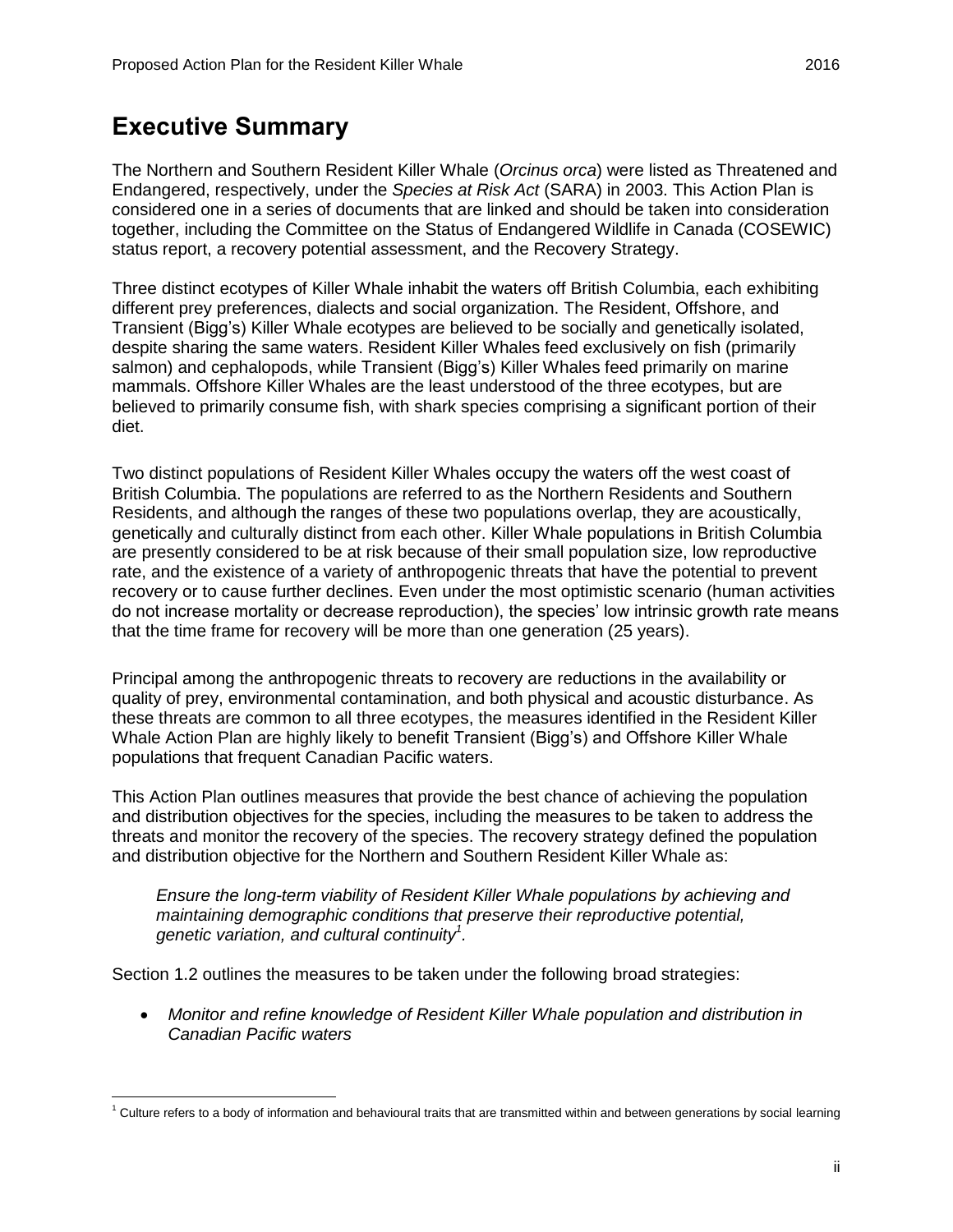- *Ensure that Resident Killer Whales have an adequate and accessible food supply to allow recovery*
- *Ensure that disturbance from human activities does not prevent the recovery of Resident Killer Whales*
- *Ensure that chemical and biological pollutants do not prevent the recovery of Resident Killer Whale populations*
- *Protect critical habitat for Resident Killer Whales and identify additional areas for critical habitat designation and protection*

For the Northern and Southern Resident Killer Whale, critical habitat was identified to the extent possible, using the best available information, in the Section 8 of the Recovery Strategy. The species' critical habitat is protected from destruction by a SARA Critical Habitat Order made under subsections 58(4) and (5), which invokes the prohibition in subsection 58(1) against the destruction of the identified critical habitat (Section 2.3).

An evaluation of the socio-economic costs of the Action Plan and the benefits to be derived from its implementation is provided in Section 3.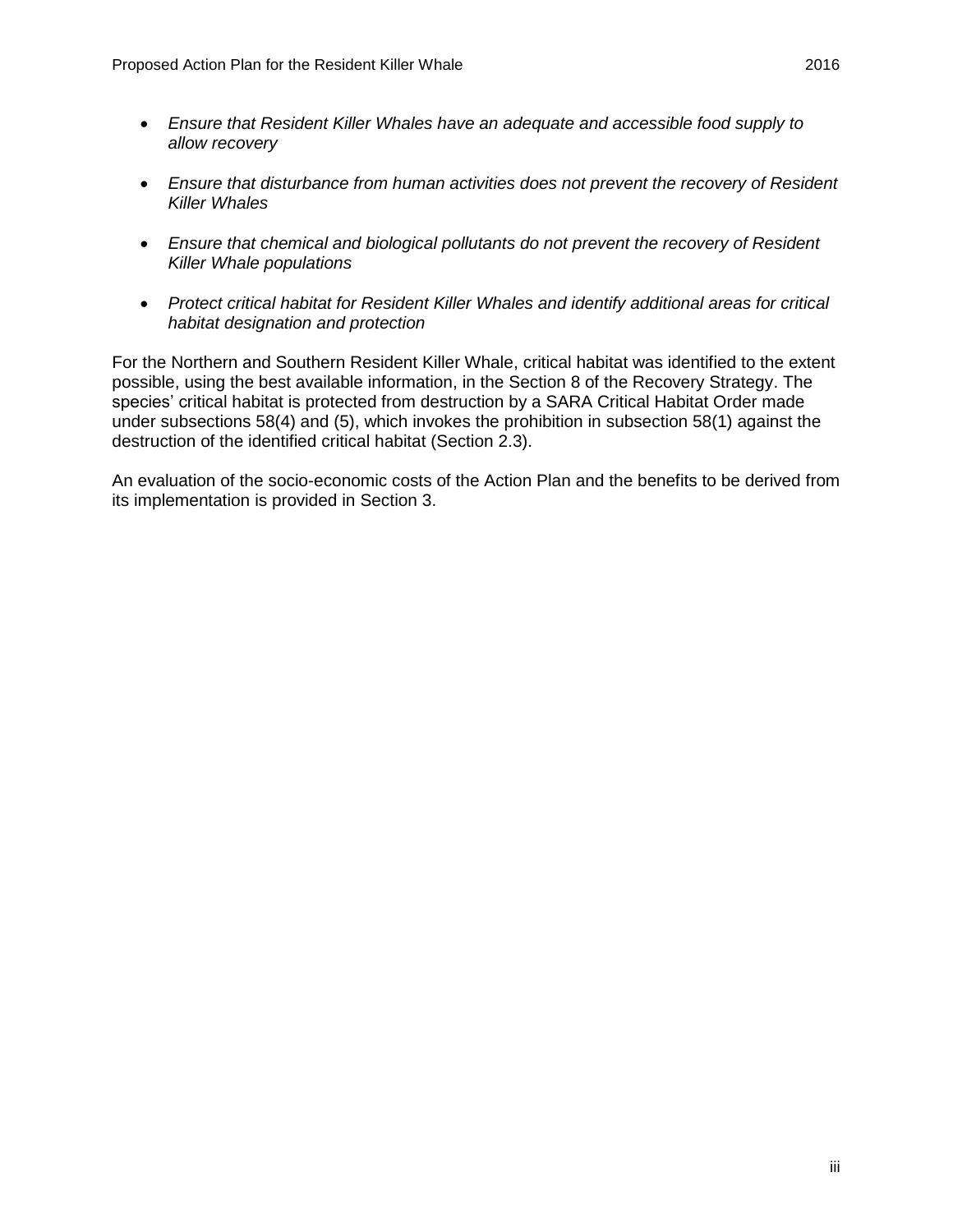# **Table of Contents**

| 2.1                                                                       |  |
|---------------------------------------------------------------------------|--|
|                                                                           |  |
| 2.2 Activities likely to Result in the Destruction of Critical Habitat 24 |  |
| $2.3-$                                                                    |  |
|                                                                           |  |
| 4.                                                                        |  |
| 5.                                                                        |  |
|                                                                           |  |
|                                                                           |  |
|                                                                           |  |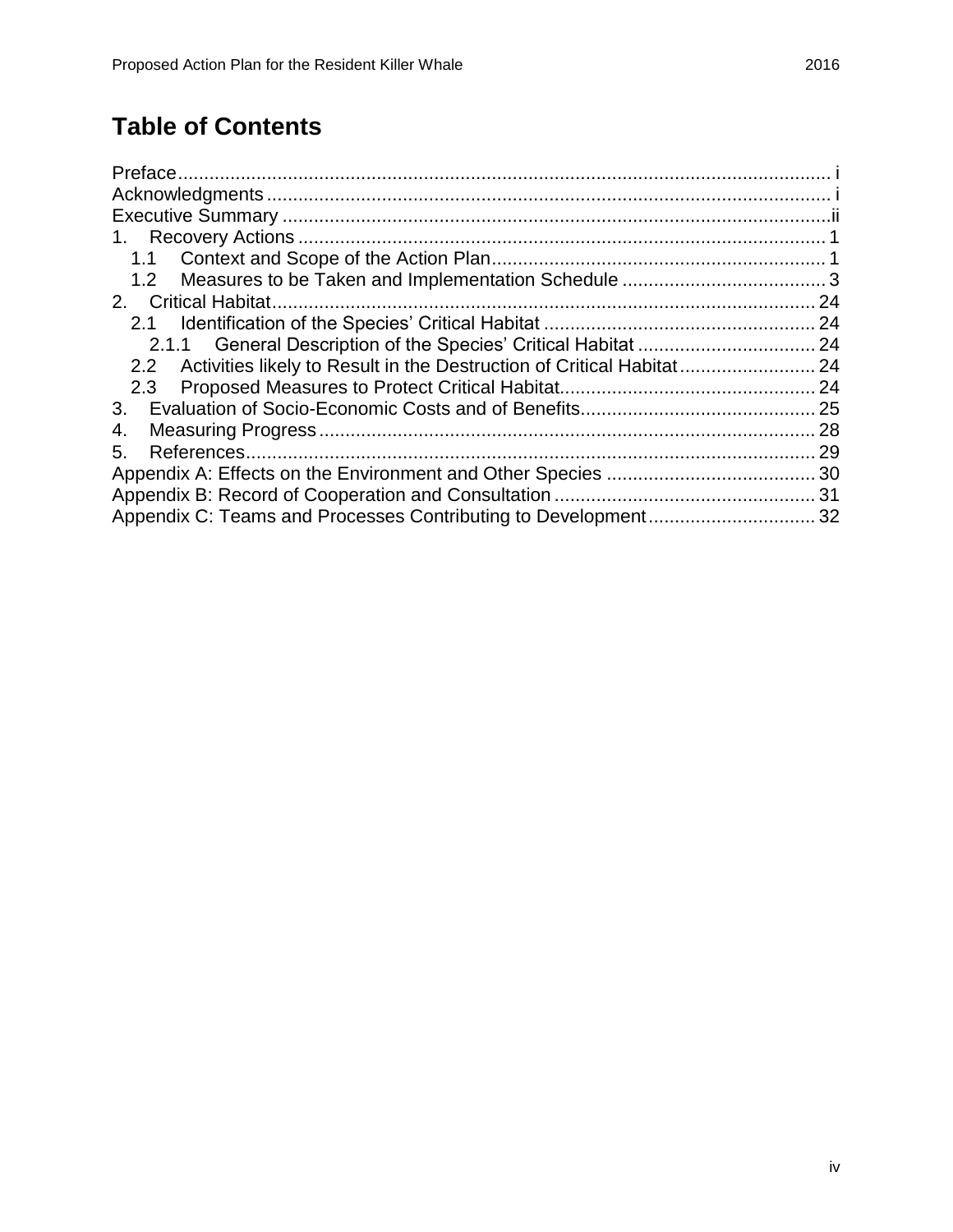## <span id="page-6-0"></span>**1. Recovery Actions**

### <span id="page-6-1"></span>1.1 **Context and Scope of the Action Plan**

The Northern and Southern Resident Killer Whale (*Orcinus orca*) were listed as Threatened and Endangered respectively under the *Species at Risk Act* (SARA) in 2003. This Action Plan is part of a series of documents regarding the Northern and Southern Resident Killer Whale, including the [COSEWIC Status Report](http://www.registrelep-sararegistry.gc.ca/document/default_e.cfm?documentID=1831) (COSEWIC 2009), and the [Recovery Strategy](http://www.sararegistry.gc.ca/document/doc1341a/ind_e.cfm) that should be taken into consideration together. Under SARA, an action plan provides the detailed recovery planning that supports the strategic direction set out in a recovery strategy for the species. A recovery strategy also provides background information on the species and its threats and critical habitat information.

Two distinct populations of fish-feeding 'resident' Killer Whales (*Orcinus orca*), known as the Northern and Southern Residents, occupy the waters off the west coast of British Columbia. Although the ranges of these two populations overlap, they are acoustically, genetically and culturally distinct from each other. Resident Killer Whale populations in British Columbia are presently considered to be at risk because of their small population size, low reproductive rate, and the existence of a variety of anthropogenic threats that have the potential to prevent recovery or to cause further declines. Principal among these anthropogenic threats are reductions in the availability or quality of prey, environmental contamination, and both physical and acoustic disturbance. Even under the most optimistic scenario (human activities do not increase mortality or decrease reproduction), the species' low intrinsic growth rate means that the time frame for recovery will be more than one generation (25 years).

The Southern Resident Killer Whale population experienced declines of 3% per year between 1995 and 2001, and since then has shown little recovery, having 77 members in 2014. During the summer and fall, Southern Residents are primarily found in the transboundary waters of Haro Strait, Boundary Pass, the eastern portion of the Juan de Fuca Strait, and southern portions of the Strait of Georgia. This area is designated as 'critical habitat' based on consistent and prolonged seasonal occupancy. Some members of the population typically remain in the same general area in winter and spring, but others appear to range over much greater distances, and have been reported as far south as Monterey Bay, California, and as far north as Southeast Alaska. Winter and spring critical habitat has not been identified for the latter group. During the summer and fall, the principal prey of Southern Residents appears to be Chinook and Chum Salmon (*Oncorhynchus tshawytscha* and *O. keta*); little is known of their diet in the winter and spring. The lack of information about winter diet and distribution of the Southern Residents is a major knowledge gap that impedes our understanding of the principal threats facing the population.

The Northern Resident Killer Whale population experienced a decline of 7% between 1997 and 2001. The population has since increased from 219 members in 2004, to 275-280 members in 2014. Northern Residents appear to spend the majority of their time from central Vancouver Island (both west and east coasts) and northwest to Dixon Entrance, but have been sighted as far south as Grays Harbor, Washington, and as far north as Glacier Bay, Alaska. A portion of the population is regularly found in Johnstone Strait and southeastern portions of Queen Charlotte Strait (and adjoining channels) during the summer and fall, and this area is identified as critical habitat based on this consistent seasonal occupancy. Other areas are likely very important to Northern Residents during this time but they have yet to be clearly identified. Similarly, areas that may constitute critical habitat during the winter and spring are not yet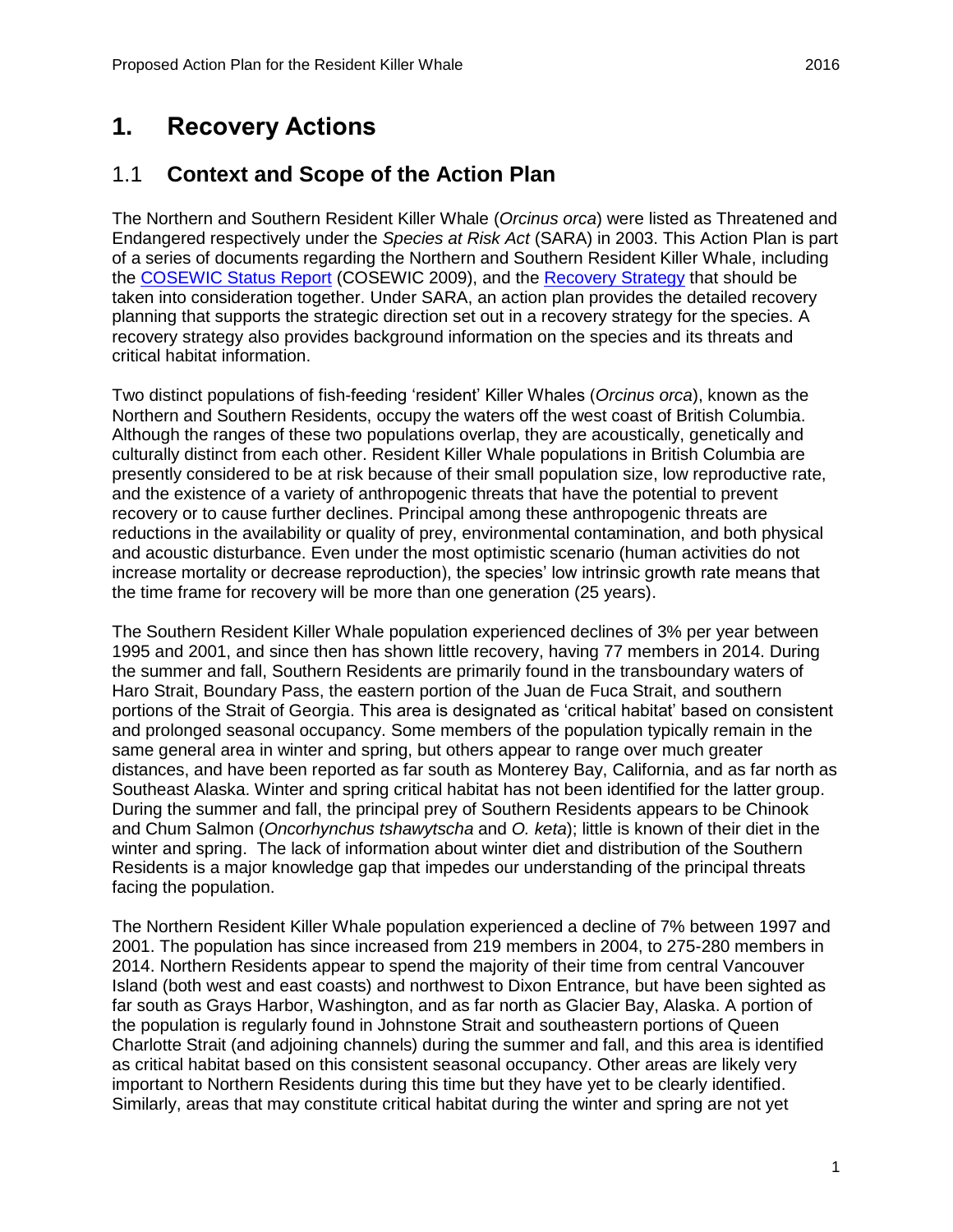known. Northern Residents also appear to feed primarily on Chinook and Chum Salmon during the summer and fall. However, like Southern Residents, very little is known of their winter distribution and diet, and this knowledge gap must be addressed to fully understand the principal threats affecting the population.

The recovery strategy defined the population and distribution objective for the Northern and Southern Resident Killer Whale as:

*Ensure the long-term viability of Resident Killer Whale populations by achieving and maintaining demographic conditions that preserve their reproductive potential, genetic variation, and cultural continuity<sup>2</sup> .*

Under Section 47 of SARA, the competent minister must prepare one or more action plans based on the recovery strategy. Therefore, action planning for species at risk recovery is an iterative process. The Implementation Schedule in this Action Plan may be modified in the future depending on the progression towards recovery.

 $\overline{a}$  $^2$  Culture refers to a body of information and behavioural traits that are transmitted within and between generations by social learning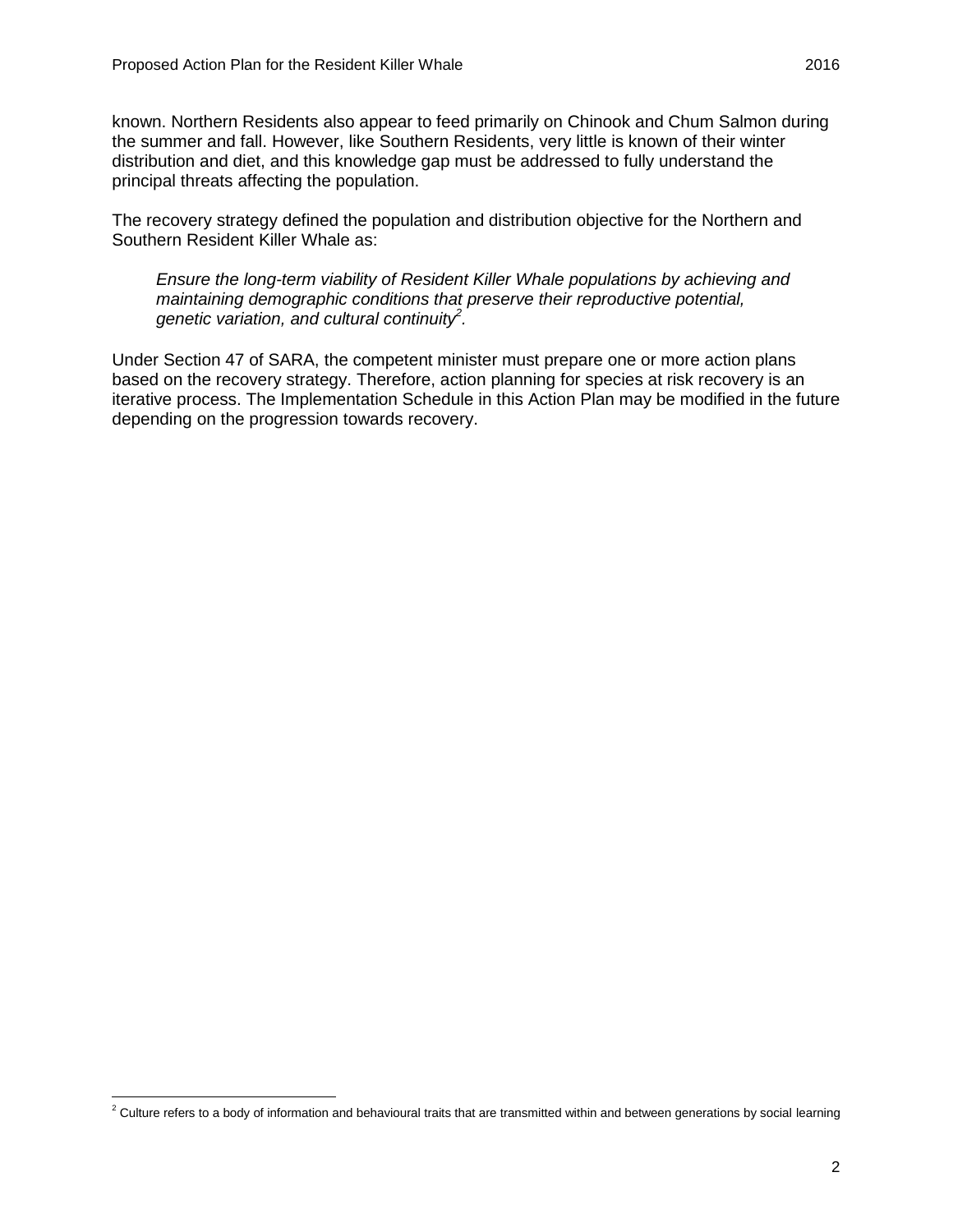### <span id="page-8-0"></span>1.2 **Measures to be Taken and Implementation Schedule**

Success in the recovery of this species is dependent on the actions of many different jurisdictions; it requires the commitment and cooperation of the constituencies that will be involved in implementing the directions and measures set out in this Action Plan.

This Action Plan provides a description of the measures that provide the best chance of achieving the population and distribution objectives for the Northern and Southern Resident Killer Whale, including measures to be taken to address threats to the species and monitor its recovery, to guide not only activities to be undertaken by Fisheries and Oceans Canada and Environment Canada, but those for which other jurisdictions, organizations and individuals have a role to play. As new information becomes available, these measures and the priority of these measures may change. Fisheries and Oceans Canada strongly encourages all Canadians to participate in the conservation of the Northern and Southern Resident Killer Whale through undertaking measures outlined in this action plan.

Principal among the anthropogenic threats to recovery are reductions in the availability or quality of prey, environmental contamination, and both physical and acoustic disturbance. As these threats are common to all three ecotypes, of the 94 measures identified to recover Resident Killer Whales, 57 (61%) are likely to benefit Transient (Bigg's) and Offshore Killer Whale populations that frequent Canadian Pacific waters.

Table 1 identifies the measures to be undertaken by Fisheries and Oceans Canada to support the recovery of the Northern and Southern Resident Killer Whale.

Table 2 identifies the measures to be undertaken collaboratively between Fisheries and Oceans Canada and its partners, other agencies, organizations or individuals. Implementation of these measures will be dependent on a collaborative approach, in which Fisheries and Oceans Canada is a partner in recovery efforts, but cannot implement the measures alone.

Table 3 identifies the remaining measures that represent opportunities for other jurisdictions, organizations or individuals to lead for the recovery of the species, as all Canadians are invited to join in supporting and implementing this Action Plan. If your organization is interested in participating in one of these measures, please contact the Species at Risk Pacific Region office at [sara@pac.dfo-mpo.gc.ca.](mailto:sara@pac.dfo-mpo.gc.ca)

Implementation of this action plan is subject to appropriations, priorities, and budgetary constraints of the participating jurisdictions and organizations.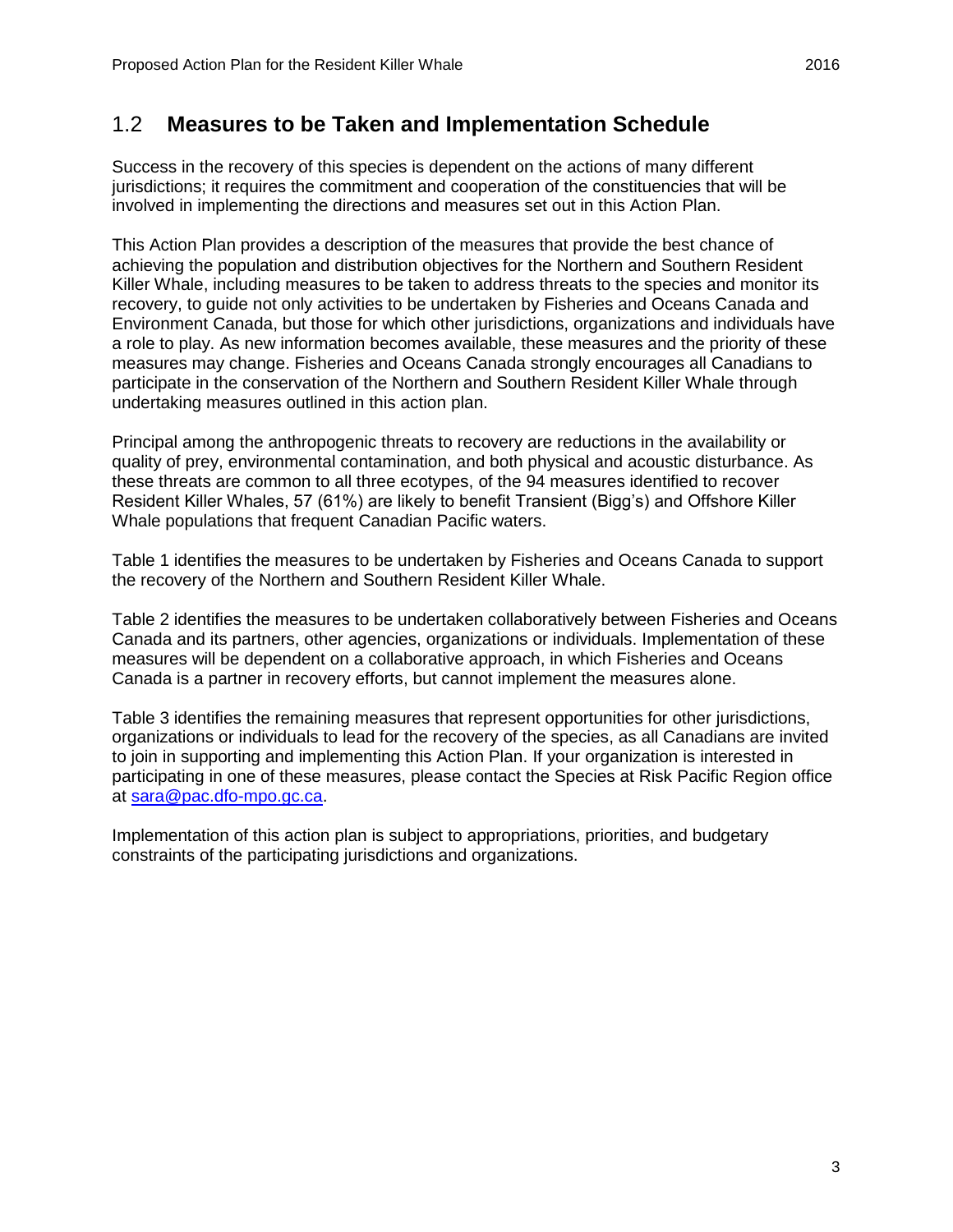#### **Table 1: Measures to be undertaken by Fisheries and Oceans Canada.**

Measures noted by an asterisk (\*) have been identified as also likely to provide benefits to Transient (Bigg's) and Offshore Killer Whales (3 of 12, or 25% of measures).

| #                                                                                                                                                                                                     | <b>Recovery Measures</b>                                                                                                                                                        | Priority <sup>3</sup> | <b>Threats or Concerns</b><br><b>Addressed</b>   | Timeline <sup>4</sup> |  |  |
|-------------------------------------------------------------------------------------------------------------------------------------------------------------------------------------------------------|---------------------------------------------------------------------------------------------------------------------------------------------------------------------------------|-----------------------|--------------------------------------------------|-----------------------|--|--|
| Broad Strategy 1: Monitor the population abundance and demographics of Resident Killer Whales and refine<br>knowledge of their seasonal distribution and foraging ecology in Canadian Pacific waters. |                                                                                                                                                                                 |                       |                                                  |                       |  |  |
|                                                                                                                                                                                                       | Undertake an annual census to monitor and assess Resident Killer Whale<br>population dynamics (multi-species ship surveys and dedicated vessel<br>surveys)                      | High                  | Prey availability<br>Disturbance<br>Contaminants | Annual; ongoing       |  |  |
| 2                                                                                                                                                                                                     | Estimate the carrying capacity of Resident Killer Whale habitat (population<br>modeling).                                                                                       | High                  | Prey availability                                | 5 years               |  |  |
|                                                                                                                                                                                                       | Broad Strategy 2: Ensure that Resident Killer Whales have an adequate and accessible food supply to allow recovery.                                                             |                       |                                                  |                       |  |  |
| Approach 1: Determine the seasonal diet, feeding areas and energetic requirements of Northern and Southern Resident Killer Whales.                                                                    |                                                                                                                                                                                 |                       |                                                  |                       |  |  |
| 3                                                                                                                                                                                                     | Examine the CANFIS/catch per unit effort (CPUE) records to assist in<br>identifying areas of prey aggregation in order to anticipate Resident Killer<br>Whale foraging grounds. | High                  | Prey availability                                | Annual; ongoing       |  |  |

 $^3$  "Priority" reflects the degree to which the action contributes directly to the recovery of the species or is an essential precursor to an action that contributes to the  $^3$ recovery of the species.

"High" priority measures are considered likely to have an immediate and/or direct influence on the recovery of the species.

"Medium" priority measures are important but considered to have an indirect or less immediate influence on the recovery of the species.

"Low" priority measures are considered important contributions to the knowledge base about the species and mitigation of threats.

 $4$  "Timeline" is the timeframe from posting of the final document in which the measure will be accomplished. A timeline listed as "ongoing" indicates the importance that that measure be conducted regularly through the foreseeable future; "unknown" means that the current paucity or complete lack of data for a given species does not allow us to state a certain timeline at this point; "uncertain" indicates that the measure is led by a 3rd party and timelines have not yet been determined.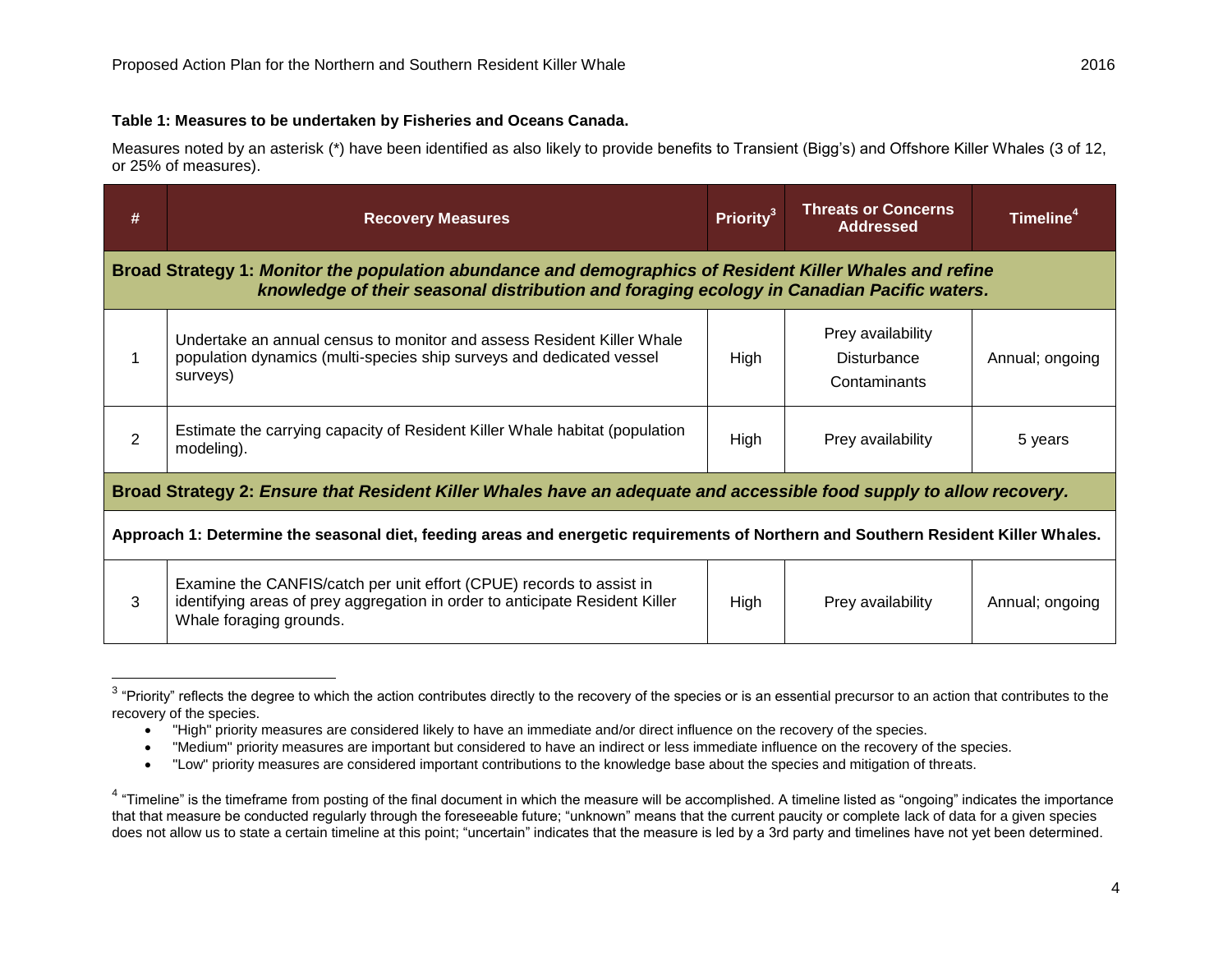| #                                                                                                                                                                 | <b>Recovery Measures</b>                                                                                                                                                                                          | Priority <sup>3</sup> | <b>Threats or Concerns</b><br><b>Addressed</b>             | Timeline <sup>4</sup> |  |  |
|-------------------------------------------------------------------------------------------------------------------------------------------------------------------|-------------------------------------------------------------------------------------------------------------------------------------------------------------------------------------------------------------------|-----------------------|------------------------------------------------------------|-----------------------|--|--|
| Approach 3: Establish long term monitoring programs capable of detecting changes in abundance, distribution and quality of<br>Resident Killer Whale prey.         |                                                                                                                                                                                                                   |                       |                                                            |                       |  |  |
| $\overline{4}$                                                                                                                                                    | Identify features that define "quality" prey for Resident Killer Whales and<br>determine a means of assessment (e.g., length, age, caloric value, lipid<br>content, contaminant load).                            | Medium                | Prey availability                                          | 5 years               |  |  |
| 5                                                                                                                                                                 | Assess the quality of identified prey species on an annual basis.                                                                                                                                                 | Medium                | Prey availability                                          | Annual; ongoing       |  |  |
| Approach 4. Develop prospective actions to be taken during poor Chinook return years to ensure sufficient prey availability for<br><b>Resident Killer Whales.</b> |                                                                                                                                                                                                                   |                       |                                                            |                       |  |  |
| 6                                                                                                                                                                 | Investigate strategic fishery closures as a possible tool to reduce Resident<br>Killer Whale prey competition in specific feeding areas (e.g., modeling,<br>fishery closure tests).                               | High                  | Prey availability                                          | 5 years               |  |  |
|                                                                                                                                                                   | Broad Strategy 3: Ensure that disturbance from human activities does not prevent the recovery of Resident Killer Whales.                                                                                          |                       |                                                            |                       |  |  |
|                                                                                                                                                                   | Approach 3: Develop and implement regulations, guidelines, sanctuaries and other measures to reduce or eliminate physical and<br>acoustic disturbance of Resident Killer Whales.                                  |                       |                                                            |                       |  |  |
| $\overline{7}$                                                                                                                                                    | Investigate the use and implementation of protected areas and/or fishery<br>closures as tools to protect important foraging and beach rubbing<br>locations (such as Robson Bight and other identified locations). | High                  | <b>Disturbance</b><br>Noise pollution<br>Prey availability | 5 years               |  |  |
| $8*$                                                                                                                                                              | Assess cumulative effects of potential anthropogenic impacts on Killer<br>Whales using an appropriate impact assessment framework for aquatic<br>species.                                                         | High                  | <b>Disturbance</b><br>Noise pollution                      | 2 years               |  |  |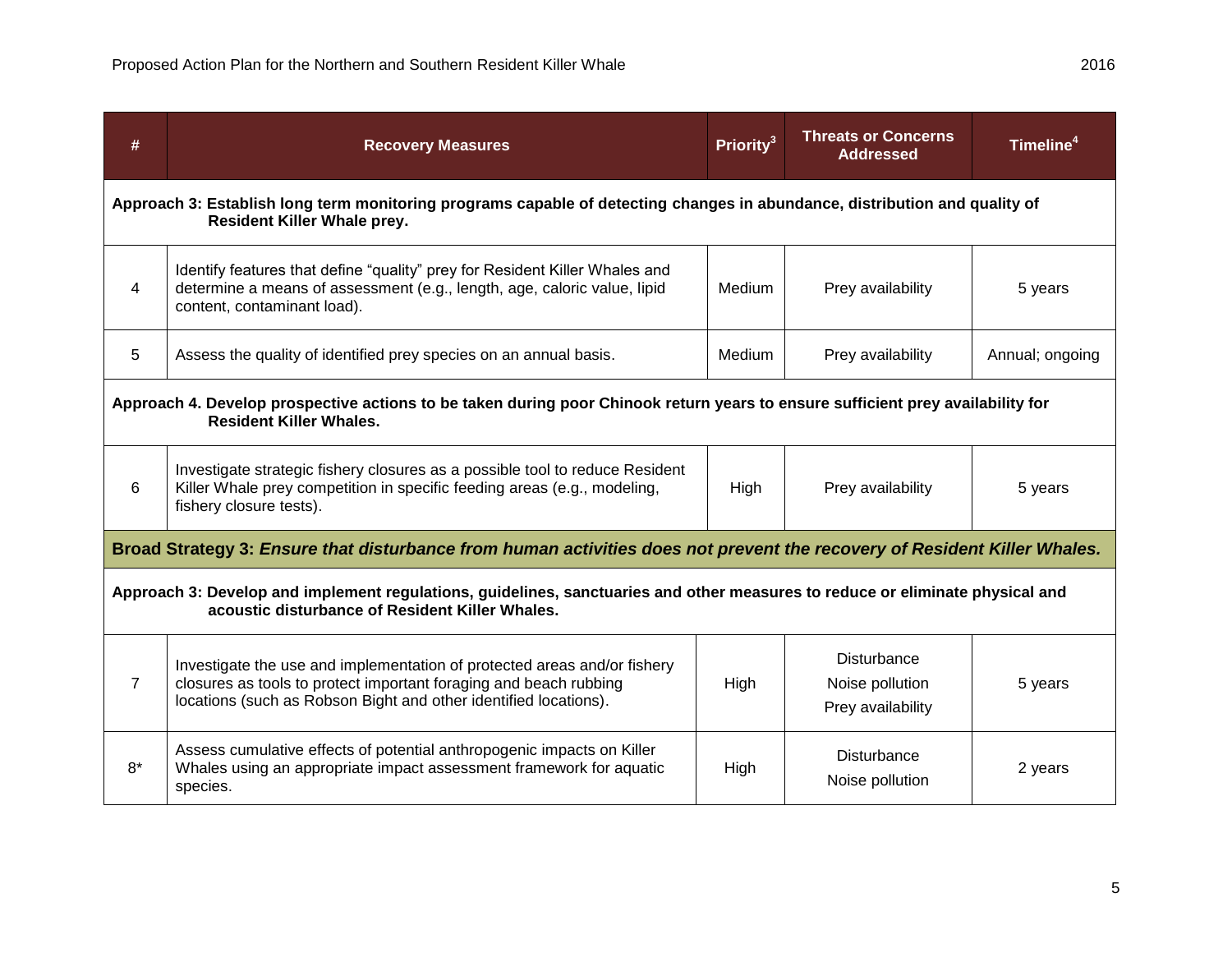| #                                                                                                                                                       | <b>Recovery Measures</b>                                                                                                                              | Priority <sup>31</sup> | <b>Threats or Concerns</b><br><b>Addressed</b> | Timeline <sup>4</sup> |  |  |
|---------------------------------------------------------------------------------------------------------------------------------------------------------|-------------------------------------------------------------------------------------------------------------------------------------------------------|------------------------|------------------------------------------------|-----------------------|--|--|
| $9*$                                                                                                                                                    | Dedicate funding for compliance and enforcement of regulations<br>protecting Killer Whales.                                                           | Medium                 | Disturbance<br>Noise pollution                 | Ongoing               |  |  |
| $10*$                                                                                                                                                   | Institute a communications plan around the Marine Mammal Regulations<br>and ensure the message is transboundary.                                      | Medium                 | Disturbance<br>Noise pollution                 | 2 years               |  |  |
| Broad Strategy 5: Protect critical habitat for Resident Killer Whales and identify additional areas for critical habitat<br>designation and protection. |                                                                                                                                                       |                        |                                                |                       |  |  |
|                                                                                                                                                         | Approach 1: Identify key feeding areas and other critical habitat of Resident Killer Whales intra and inter-annually.                                 |                        |                                                |                       |  |  |
| 11                                                                                                                                                      | Analyse new acoustic and sightings data to identify additional areas of<br>habitat necessary for the survival and recovery of Resident Killer Whales. | High                   | Prey availability                              | 1 year                |  |  |
| Approach 2: Protect the access of Resident Killer Whales to their critical habitat.                                                                     |                                                                                                                                                       |                        |                                                |                       |  |  |
| 12                                                                                                                                                      | Identify projects that may impact Resident Killer Whale critical habitat and<br>provide advice on mitigation, if appropriate.                         | High                   | Disturbance<br>Noise pollution                 | Ongoing               |  |  |

<u> 1989 - Johann Stoff, Amerikaansk politiker (\* 1908)</u>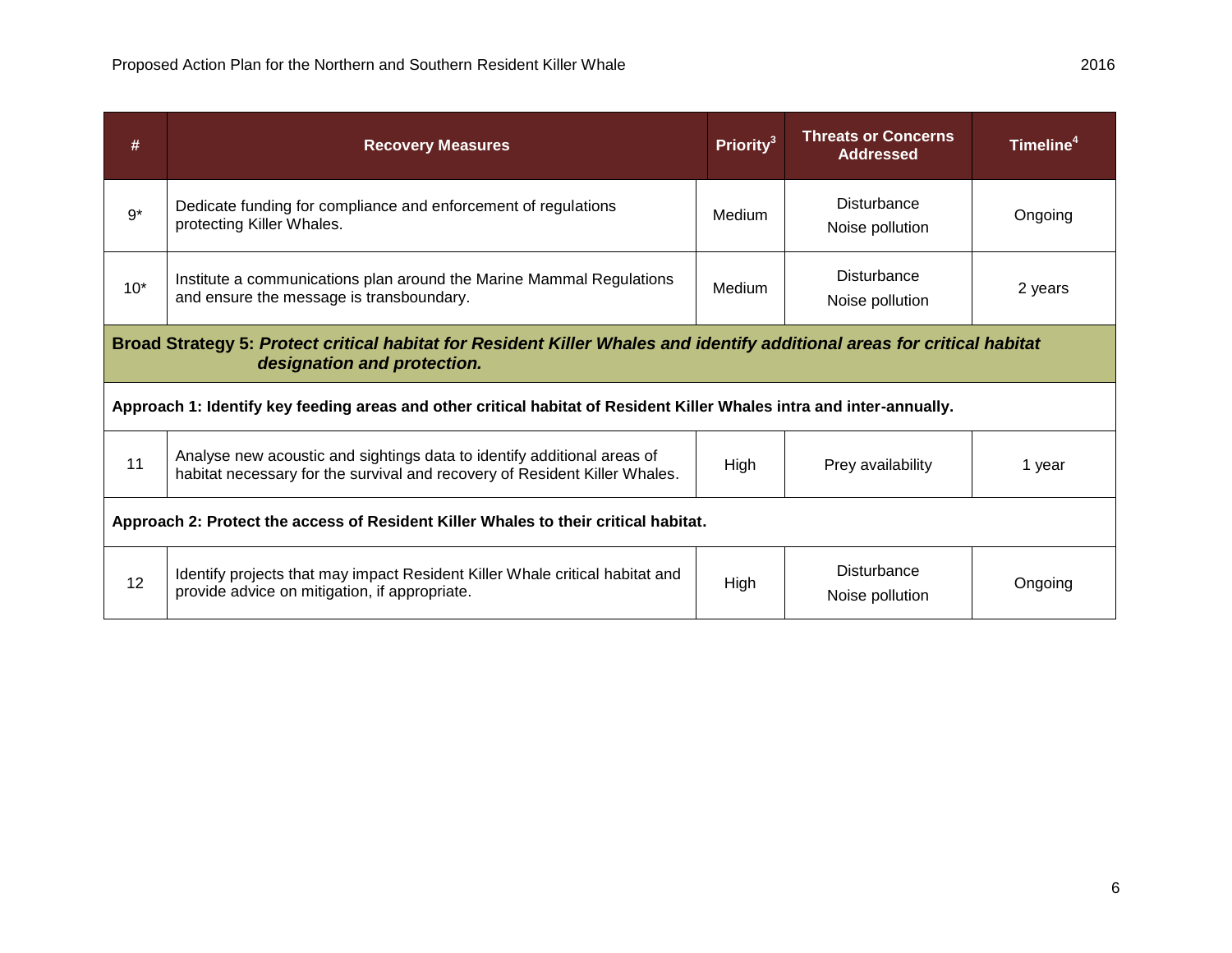#### **Table 2: Measures to be undertaken collaboratively between Fisheries and Oceans Canada and its partners.**

Measures noted by an asterisk (\*) have been identified as also likely to provide benefits to Transient (Bigg's) and Offshore Killer Whales (45 of 69, or 65% of measures).

| #                                                                   | <b>Recovery Measures</b>                                                                                                                                                          | <b>Priority</b> | <b>Threats or</b><br><b>Concerns</b><br><b>Addressed</b>   | <b>Timeline</b>    | Partner(s)                                          |
|---------------------------------------------------------------------|-----------------------------------------------------------------------------------------------------------------------------------------------------------------------------------|-----------------|------------------------------------------------------------|--------------------|-----------------------------------------------------|
|                                                                     | Broad Strategy 2: Ensure that Resident Killer Whales have an adequate and accessible food supply to allow recovery.                                                               |                 |                                                            |                    |                                                     |
|                                                                     | Approach 1: Determine the seasonal diet, feeding areas and energetic requirements of Northern and Southern Resident Killer Whales                                                 |                 |                                                            |                    |                                                     |
| 13                                                                  | Identify year round Resident Killer Whale distribution and diet using<br>acoustic monitoring and dedicated vessel surveys.                                                        | High            | Prey availability                                          | Annual;<br>ongoing | <b>NOAA</b><br>Other agencies<br>ENGOS <sup>5</sup> |
| 14                                                                  | Further identify Resident Killer Whales' prey preferences<br>(species/size/sex/stock).                                                                                            | High            | Prey availability                                          | Annual;<br>ongoing | <b>NOAA</b><br>Other agencies                       |
| 15                                                                  | Incorporate aboriginal traditional knowledge (ATK) on the behavior<br>and distribution of Resident Killer Whales and their prey into<br>measures for the recovery of the species. | <b>Medium</b>   | Prey availability<br><b>Disturbance</b><br>Noise pollution | Annual;<br>ongoing | <b>First Nations</b>                                |
| Approach 2: Determine Resident Killer Whale foraging success rates. |                                                                                                                                                                                   |                 |                                                            |                    |                                                     |
| 16                                                                  | Undertake a catch per unit effort (CPUE) assessment of Resident<br>Killer Whale foraging effort and success rate.                                                                 | High            | Prey availability                                          | Ongoing            | Other agencies                                      |

 5 Environmental Non-Governmental Organizations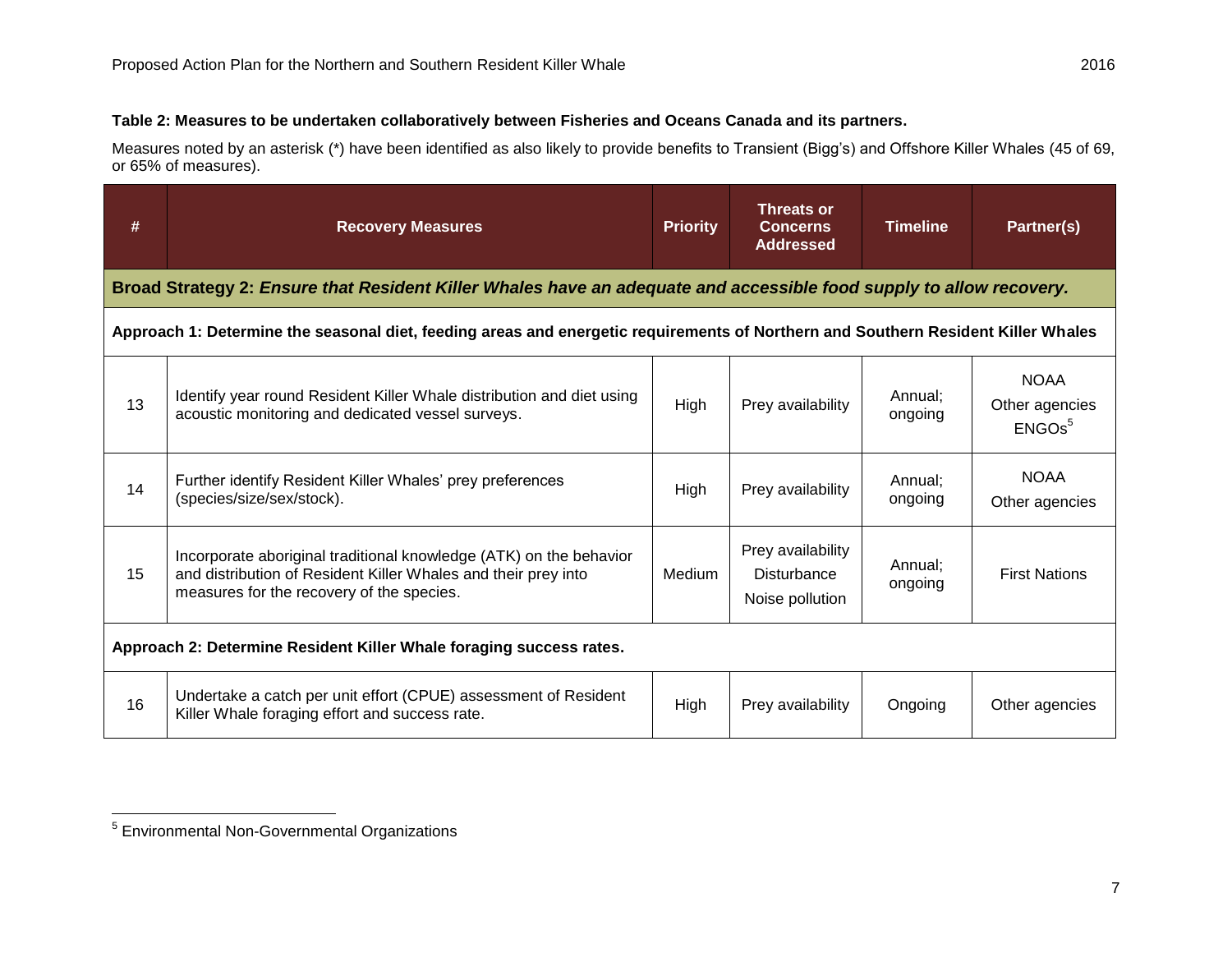| #                                                                                                                                                                 | <b>Recovery Measures</b>                                                                                                                                                            | <b>Priority</b> | <b>Threats or</b><br><b>Concerns</b><br><b>Addressed</b> | <b>Timeline</b>    | Partner(s)                                    |
|-------------------------------------------------------------------------------------------------------------------------------------------------------------------|-------------------------------------------------------------------------------------------------------------------------------------------------------------------------------------|-----------------|----------------------------------------------------------|--------------------|-----------------------------------------------|
| 17                                                                                                                                                                | Continue to monitor the role of Chinook abundance in the<br>population dynamics of the Northern and Southern Resident Killer<br>Whale populations.                                  | High            | Prey availability                                        | Ongoing            | <b>NOAA</b><br>Other agencies                 |
| 18                                                                                                                                                                | Assess Resident Killer Whale body condition using the best<br>available technology.                                                                                                 | High            | Prey availability                                        | Annual;<br>ongoing | <b>NOAA</b><br>Other agencies<br><b>ENGOs</b> |
| 19                                                                                                                                                                | Assess the potential impact of prey competition between Southern<br>Resident Killer Whales, Northern Resident Killer Whales and other<br>salmonid predators.                        | High            | Prey availability                                        | 2 years            | <b>NOAA</b><br>Other agencies                 |
| Approach 3: Establish long term monitoring programs capable of detecting changes in abundance, distribution and quality of<br><b>Resident Killer Whale prey.</b>  |                                                                                                                                                                                     |                 |                                                          |                    |                                               |
| 20                                                                                                                                                                | Continue to monitor abundance, distribution and age specific<br>composition of Chinook and Chum stocks and runs.                                                                    | High            | Prey availability                                        | Annual:<br>ongoing | <b>NOAA</b><br>Other agencies                 |
| 21                                                                                                                                                                | Identify and monitor natural and anthropogenic factors affecting<br>Resident Killer Whale prey over the long term (e.g., climate change,<br>Pacific Decadal Oscillation, El Niño) 2 | High            | Prey availability                                        | Annual:<br>ongoing | <b>NOAA</b><br>Other agencies<br>Academia     |
| Approach 4: Develop prospective actions to be taken during poor Chinook return years to ensure sufficient prey availability for<br><b>Resident Killer Whales.</b> |                                                                                                                                                                                     |                 |                                                          |                    |                                               |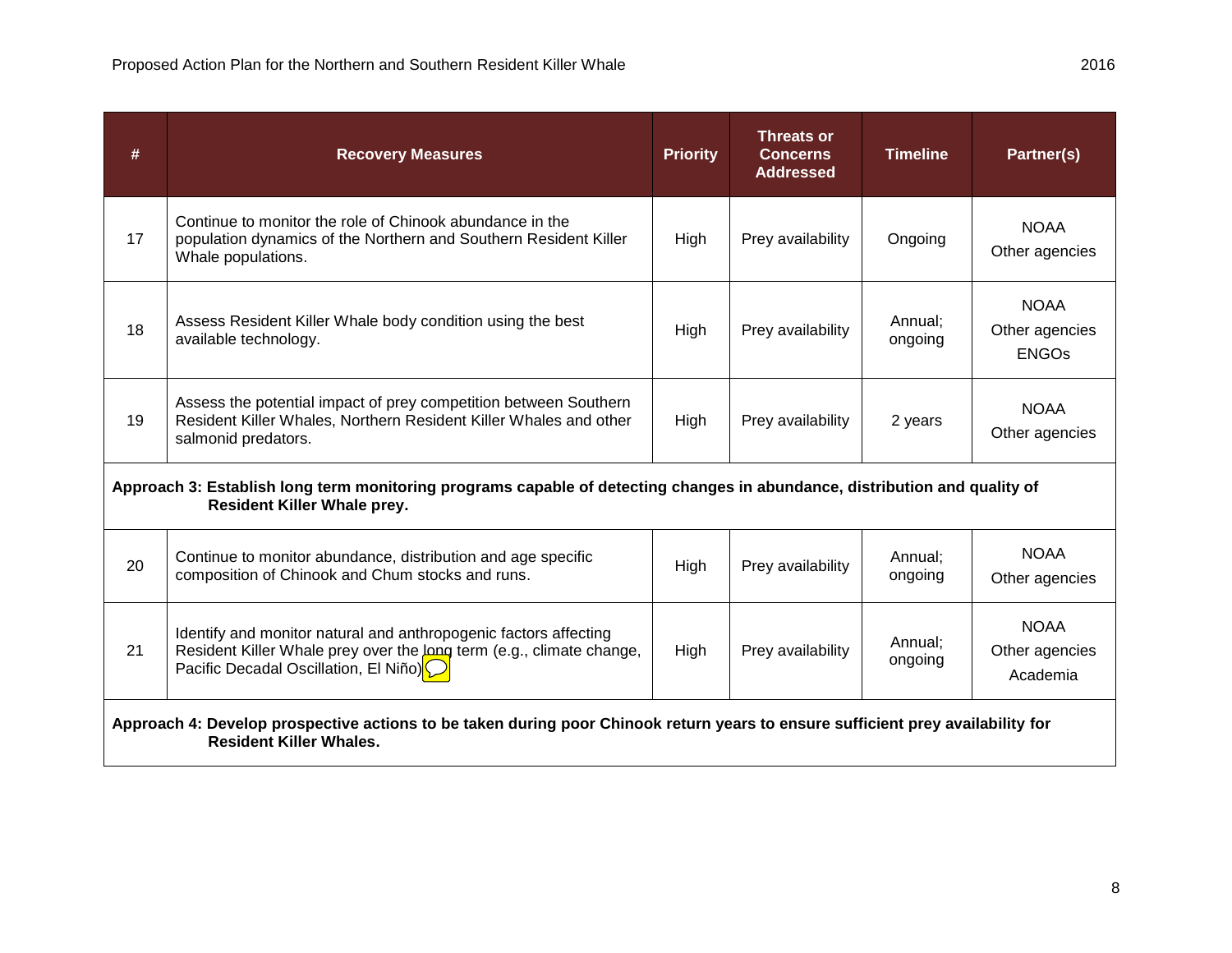| #                                                                                                                                                                                                               | <b>Recovery Measures</b>                                                                                                                                                                                                                                                | <b>Priority</b> | <b>Threats or</b><br><b>Concerns</b><br><b>Addressed</b> | <b>Timeline</b>    | Partner(s)                                    |  |
|-----------------------------------------------------------------------------------------------------------------------------------------------------------------------------------------------------------------|-------------------------------------------------------------------------------------------------------------------------------------------------------------------------------------------------------------------------------------------------------------------------|-----------------|----------------------------------------------------------|--------------------|-----------------------------------------------|--|
| 22                                                                                                                                                                                                              | Take into account both the seasonal (acute) as well as the<br>cumulative (chronic) effects of poor Chinook returns on Resident<br>Killer Whales when managing salmonid fisheries.                                                                                       | High            | Prey availability                                        | Annual;<br>ongoing | <b>NOAA</b><br>Other agencies                 |  |
| 23                                                                                                                                                                                                              | Form a transboundary working group of representatives from DFO,<br>NOAA, as well as other technical experts to ensure that Resident<br>Killer Whale needs are considered in the management of fisheries<br>(e.g., wild salmon policy, Pacific Salmon Treaty) $\bigcirc$ | <b>High</b>     | Prey availability                                        | Ongoing            | <b>NOAA</b><br>Other agencies<br>Academia     |  |
| Approach 5: Ensure that the populations and habitat of Resident Killer Whale prey species are adequately protected from<br>anthropogenic factors such as exploitation and degradation, including contamination. |                                                                                                                                                                                                                                                                         |                 |                                                          |                    |                                               |  |
| 24                                                                                                                                                                                                              | Protect and preserve the freshwater habitat of important Resident<br>Killer Whale prey stocks                                                                                                                                                                           | High            | Prey availability                                        | Ongoing            | <b>NOAA</b><br>Other agencies<br><b>ENGOS</b> |  |
| 25                                                                                                                                                                                                              | Continue to im <b>(e)</b> ent and support wild salmon policy and salmon<br>recovery plans.                                                                                                                                                                              | High            | Prey availability                                        | Ongoing            | <b>NOAA</b><br>Other agencies<br><b>ENGOs</b> |  |
| 26                                                                                                                                                                                                              | Assess the potential impact of salmon enhancement and<br>aquaculture operations on Resident Killer Whales, both directly and<br>through effects on wild salmon populations, and develop actions to<br>mitigate such effects, should impacts be detected.                | Medium          | Prey availability                                        | 5 years            | <b>NOAA</b><br>Academia<br><b>ENGOs</b>       |  |
|                                                                                                                                                                                                                 | Broad Strategy 3: Ensure that disturbance from human activities does not prevent the recovery of<br><b>Resident Killer Whales.</b>                                                                                                                                      |                 |                                                          |                    |                                               |  |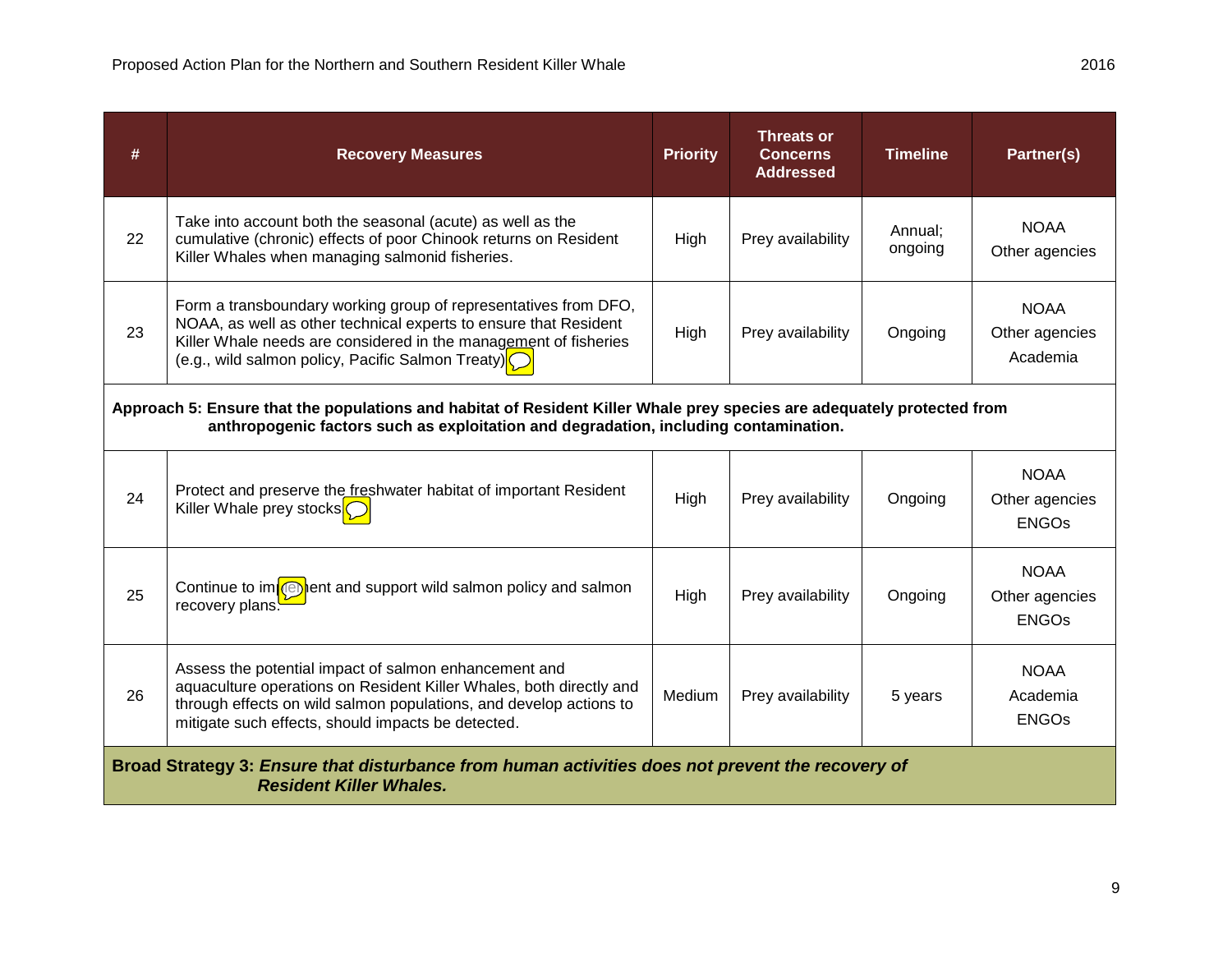| #     | <b>Recovery Measures</b>                                                                                                                                                                                                                                                      | <b>Priority</b> | <b>Threats or</b><br><b>Concerns</b><br><b>Addressed</b> | <b>Timeline</b>     | Partner(s)                                                           |
|-------|-------------------------------------------------------------------------------------------------------------------------------------------------------------------------------------------------------------------------------------------------------------------------------|-----------------|----------------------------------------------------------|---------------------|----------------------------------------------------------------------|
|       | Approach 1: Determine baseline natural and anthropogenic noise profiles and monitor sources and changes in the exposure of<br><b>Resident Killer Whales to underwater noise.</b>                                                                                              |                 |                                                          |                     |                                                                      |
| $27*$ | Expand transboundary coverage of calibrated hydrophones to<br>quantify ocean noise budget throughout Killer Whale range, giving<br>priority to improving and utilizing existing hydrophone networks.                                                                          | High            | <b>Disturbance</b><br>Noise pollution                    | 10 years            | <b>NOAA</b><br><b>ENGOS</b><br><b>Stakeholders</b><br>Other agencies |
| $28*$ | Standardize protocols and methodologies for data analysis, data<br>presentation, and archiving of acoustic information obtained from<br>hydrophones in the Killer Whale range.                                                                                                | High            | <b>Disturbance</b><br>Noise pollution                    | 2 years             | NOAA, ENGOS<br><b>Stakeholders</b><br>Other agencies                 |
| $29*$ | Increase monitoring of Killer Whale use of marine Navy ranges,<br>geographically and temporally in order to help inform decisions<br>around Naval exercise planning.                                                                                                          | High            | <b>Disturbance</b><br>Noise pollution                    | 5 years;<br>ongoing | <b>ENGOs</b>                                                         |
| $30*$ | Link hydrophone-detected noise events with vessel presence using<br>the Automatic Identification System (AIS) for real time detection of<br>acoustic disturbance in critical habitat, and implement a response<br>mechanism to mitigate potential impacts.                    | High            | Disturbance<br>Noise pollution                           | 5 years             | <b>Stakeholders</b><br><b>ENGOs</b>                                  |
| $31*$ | Undertake systematic monitoring of ambient noise records for non-<br>vessel related acute acoustic events that may cause harm to Killer<br>Whales.                                                                                                                            | High            | <b>Disturbance</b><br>Noise pollution                    | 5 years;<br>ongoing | <b>Stakeholders</b><br><b>ENGOs</b>                                  |
| $32*$ | Compile metadata on acoustic recordings from existing archives<br>and current available sources (e.g., Navy, government agencies,<br>individuals, consultants); identify format, calibration, temporal and<br>spatial distribution, data gaps, and data collection protocols. | Medium          | Disturbance<br>Noise pollution                           | 2 years             | <b>Stakeholders</b><br><b>ENGOs</b>                                  |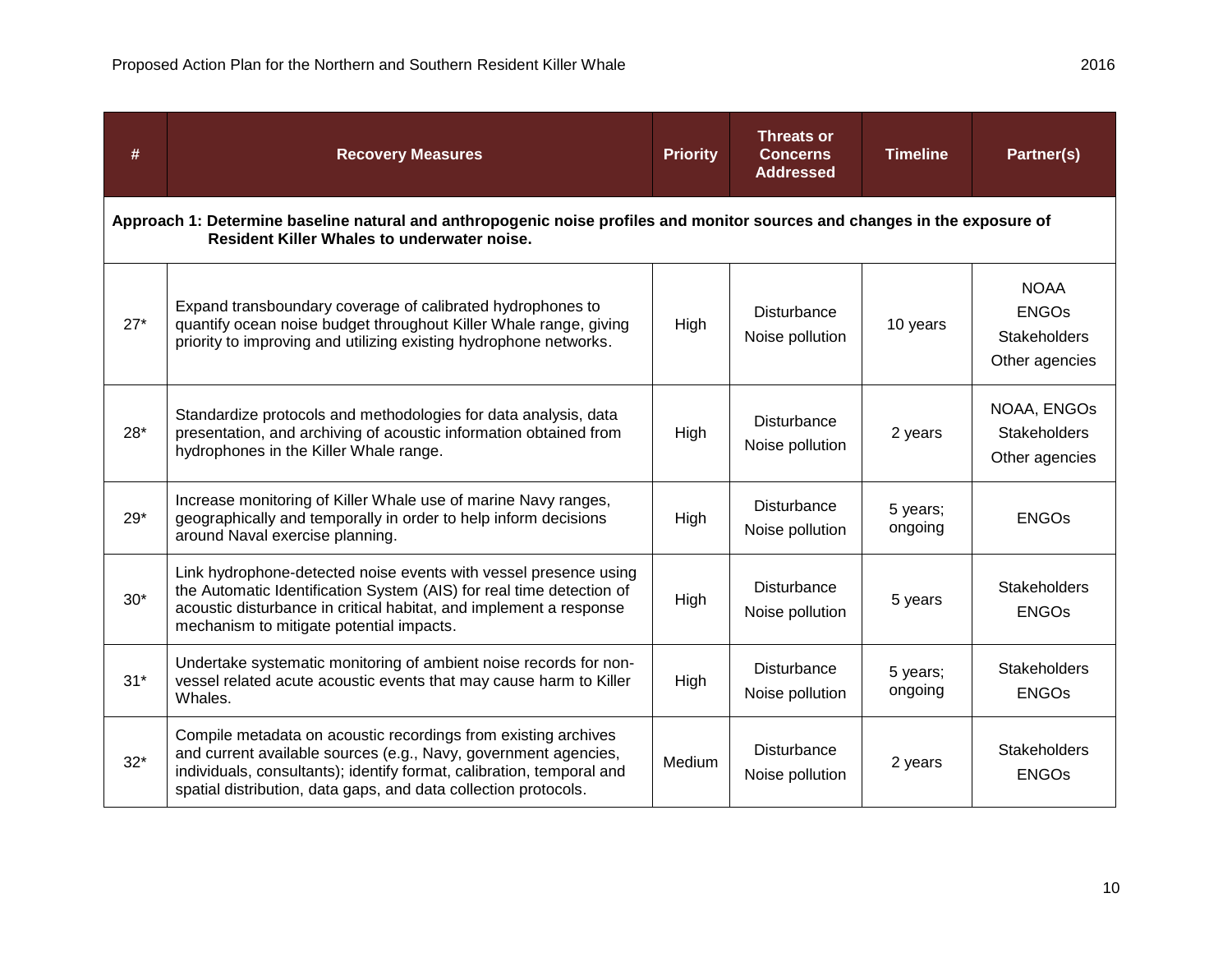| #                                                                                                                                                                                | <b>Recovery Measures</b>                                                                                                                                                                                                                                                                                                         | <b>Priority</b> | <b>Threats or</b><br><b>Concerns</b><br><b>Addressed</b>   | <b>Timeline</b>       | Partner(s)                                                |
|----------------------------------------------------------------------------------------------------------------------------------------------------------------------------------|----------------------------------------------------------------------------------------------------------------------------------------------------------------------------------------------------------------------------------------------------------------------------------------------------------------------------------|-----------------|------------------------------------------------------------|-----------------------|-----------------------------------------------------------|
|                                                                                                                                                                                  | Approach 2: Determine the short and long-term effects of chronic and immediate forms of disturbance, including vessels and noise,<br>on the physiology, foraging and social behaviour of Resident Killer Whales                                                                                                                  |                 |                                                            |                       |                                                           |
| 33                                                                                                                                                                               | Undertake behavioural studies of Resident Killer Whales in the<br>winter months.                                                                                                                                                                                                                                                 | High            | <b>Disturbance</b><br>Noise pollution<br>Prey availability | Ongoing,<br>long term | <b>NOAA</b><br><b>ENGOs</b><br>Other agencies<br>Academia |
| 34                                                                                                                                                                               | Utilize D-tag data to create a 3D model of the Resident Killer<br>Whale's immediate (received) acoustic environment.                                                                                                                                                                                                             | High            | Disturbance<br>Noise pollution                             | 5 years;<br>ongoing   | <b>NOAA</b><br>Academia                                   |
| $35*$                                                                                                                                                                            | Maintain and improve the existing 24 hour hotline (BCMMRN/ORR)<br>for acoustic incidents as a mechanism for timely response.                                                                                                                                                                                                     | Medium          | Disturbance<br>Noise pollution                             | Ongoing               | <b>ENGOs</b>                                              |
| $36*$                                                                                                                                                                            | Increase transboundary communication of research methods and<br>objectives to address disturbance issues with counterpart agencies<br>in the US.                                                                                                                                                                                 | Medium          | Disturbance<br>Noise pollution                             | Ongoing               | <b>NOAA</b>                                               |
| Approach 3: Develop and implement regulations, guidelines, sanctuaries and other measures to reduce or eliminate physical and<br>acoustic disturbance of Resident Killer Whales. |                                                                                                                                                                                                                                                                                                                                  |                 |                                                            |                       |                                                           |
| 37                                                                                                                                                                               | Improve interagency communication and coordination to ensure<br>that new activities, projects and developments that may impact<br>Resident Killer Whales are identified, and appropriate mitigation<br>measures are developed and implemented (e.g., Canadian<br>Environmental Assessment Agency, Fisheries Protection Program). | High            | <b>Disturbance</b><br>Noise pollution                      | Ongoing               | Other agencies                                            |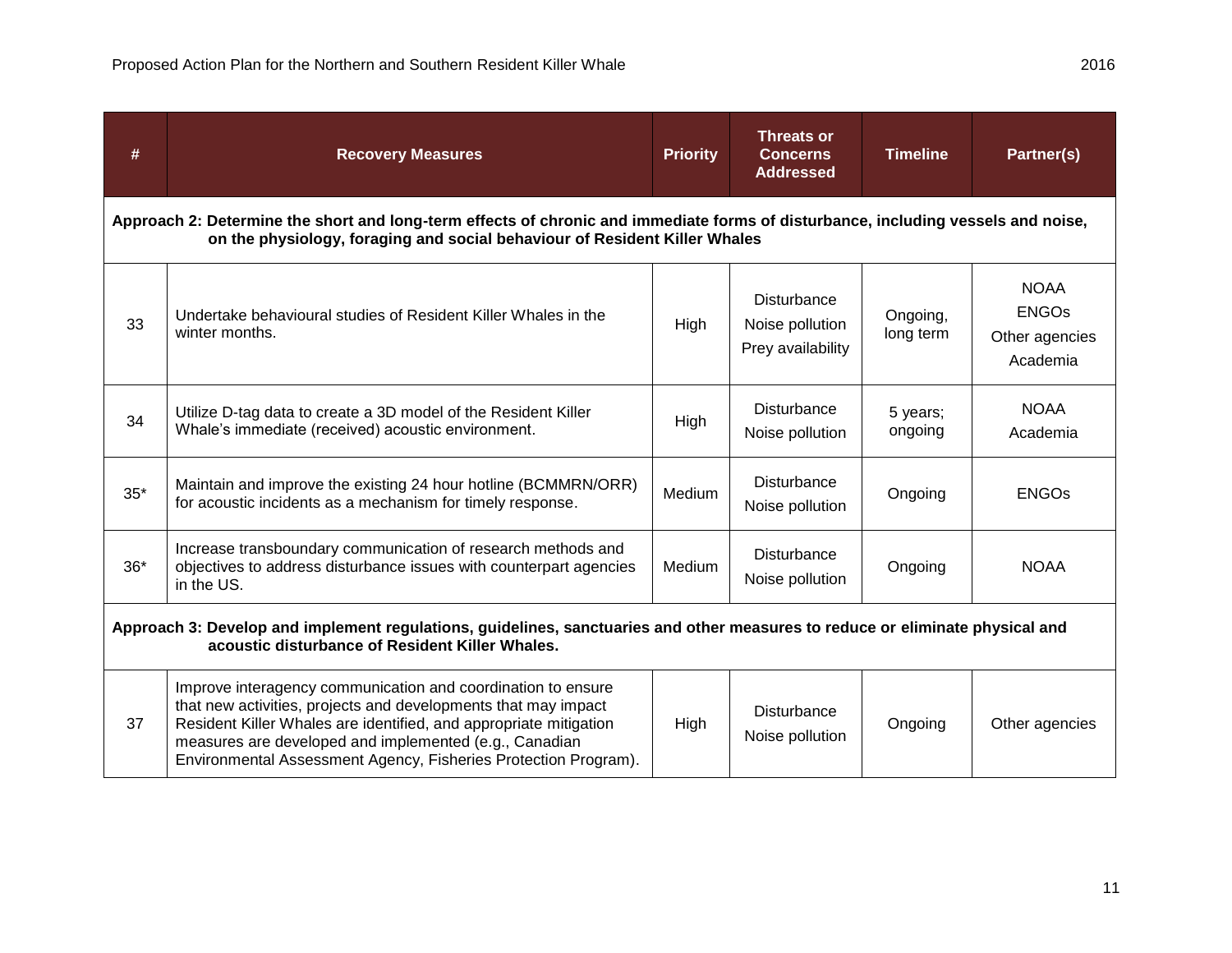| #     | <b>Recovery Measures</b>                                                                                                                                                                                                                                                                                                                                                                                                 | <b>Priority</b> | <b>Threats or</b><br><b>Concerns</b><br><b>Addressed</b>   | <b>Timeline</b>     | Partner(s)                                           |
|-------|--------------------------------------------------------------------------------------------------------------------------------------------------------------------------------------------------------------------------------------------------------------------------------------------------------------------------------------------------------------------------------------------------------------------------|-----------------|------------------------------------------------------------|---------------------|------------------------------------------------------|
| 38    | Review operational impacts of existing activities, projects and<br>developments that may have acute or cumulative impact on<br>Resident Killer Whales and work with stakeholders to develop and<br>apply appropriate mitigation measures                                                                                                                                                                                 | High            | <b>Disturbance</b><br>Noise pollution                      | Ongoing             | Other agencies                                       |
| $39*$ | Encourage the development and use of methodologies that mitigate<br>acoustic impacts (e.g., bubble curtains, ship quieting technologies).                                                                                                                                                                                                                                                                                | <b>High</b>     | <b>Disturbance</b><br>Noise pollution                      | Ongoing             | <b>Stakeholders</b>                                  |
| $40*$ | Review and improve 1) thresholds for disturbance and injury, and 2)<br>measures to mitigate marine mammal impacts from acute noise<br>(e.g., seismic surveys, sonar use, pile driving and at-sea<br>detonation); and include in Standards and Statements of Practice<br>(e.g., Maritime Command Orders, Statement of Canadian Practice<br>with respect to the Mitigation of Seismic Sound in the Marine<br>Environment). | High            | <b>Disturbance</b><br>Noise pollution                      | 5 years;<br>ongoing | <b>NOAA</b><br><b>Stakeholders</b><br>Other agencies |
| $41*$ | Develop a means to assess individual ship noise and determine<br>response strategies as necessary.                                                                                                                                                                                                                                                                                                                       | High            | <b>Disturbance</b><br>Noise pollution                      | 5 years             | <b>Stakeholders</b>                                  |
| $42*$ | Work with the Department of National Defence to reduce Killer<br>Whale exposure to high intensity underwater sound from military<br>operations.                                                                                                                                                                                                                                                                          | High            | <b>Disturbance</b><br>Noise pollution                      | Ongoing             | Other agencies                                       |
| $43*$ | Develop a communication strategy to inform foreign military<br>authorities of Canadian acoustic mitigation protocols.                                                                                                                                                                                                                                                                                                    | High            | <b>Disturbance</b><br>Noise pollution                      | Ongoing             | Other agencies                                       |
| 44    | Investigate area-specific shipping and boating guidelines and/or<br>regulations (e.g., speed restrictions, vessel traffic routes and<br>scheduling) that reduce acoustic impact as well as risk of collision in<br>Resident Killer Whale habitat.                                                                                                                                                                        | Medium          | <b>Disturbance</b><br>Noise pollution<br>Prey availability | 5 years             | <b>NOAA</b><br><b>Stakeholders</b><br>Other agencies |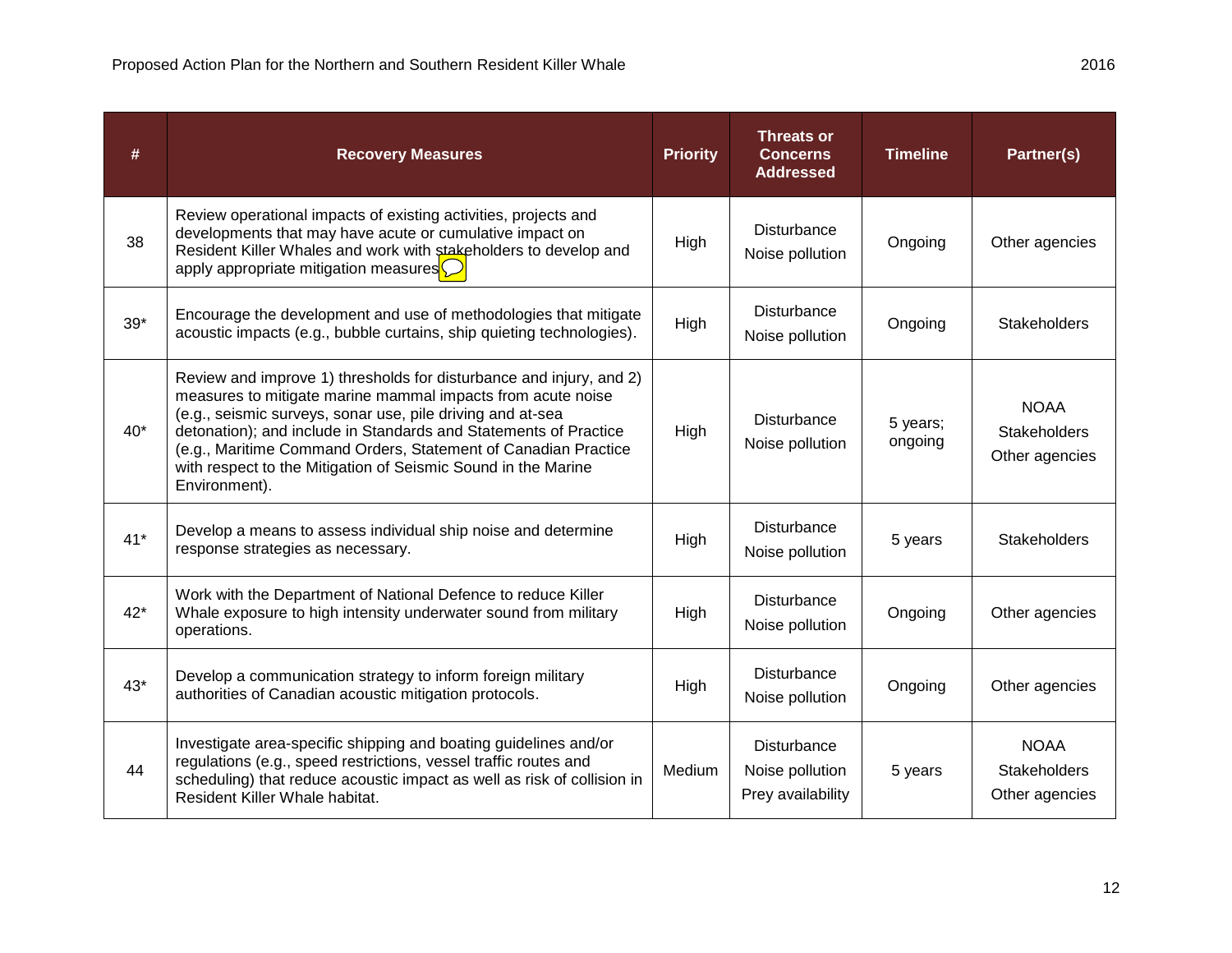| #     | <b>Recovery Measures</b>                                                                                                                                                                                                                                            | <b>Priority</b> | <b>Threats or</b><br><b>Concerns</b><br><b>Addressed</b> | <b>Timeline</b>     | Partner(s)                                           |
|-------|---------------------------------------------------------------------------------------------------------------------------------------------------------------------------------------------------------------------------------------------------------------------|-----------------|----------------------------------------------------------|---------------------|------------------------------------------------------|
| $45*$ | Improve boater education and tourism programs using the latest<br>marine mammal regulations and guidelines (e.g., boater courses;<br>marine safety courses, fishing licenses, vessel registration and<br>licensing courses).                                        | Medium          | <b>Disturbance</b><br>Noise pollution                    | 2 years             | <b>NOAA</b><br><b>Stakeholders</b><br>Other agencies |
| 46*   | Promote awareness of, and compliance with, guidelines and<br>regulations to reduce acoustic impacts and vessel interactions (e.g.,<br>Be Whale Wise guidelines, stewardship programs, on-the-water<br>education).                                                   | Medium          | <b>Disturbance</b><br>Noise pollution                    | 2 years;<br>ongoing | <b>NOAA</b><br><b>Stakeholders</b><br><b>ENGOs</b>   |
| $47*$ | Investigate new methodologies and technologies to aid in<br>compliance and enforcement of Marine Mammal Regulations and<br>SARA.                                                                                                                                    | Medium          | <b>Disturbance</b><br>Noise pollution                    | 5 years;<br>ongoing | <b>NOAA</b><br>Other agencies                        |
| 48*   | Ensure that the development and delivery of SARA enforcement<br>training for DFO fishery officers includes content from whale<br>experts.                                                                                                                           | Medium          | <b>Disturbance</b><br>Noise pollution                    | Ongoing             | Academia<br><b>ENGOs</b>                             |
| $49*$ | Evaluate and revise whale watching guidelines and/or regulations to<br>reflect most recent understanding of effects of chronic physical<br>disturbance.                                                                                                             | Medium          | <b>Disturbance</b><br>Noise pollution                    | Ongoing             | <b>NOAA</b><br>Academia<br>Other agencies            |
| $50*$ | Evaluate the efficacy of a license program and conditions for<br>commercial whale watching as a means of mitigating potential<br>disturbance (e.g., training standards for boat operators and<br>naturalists, number and/or type of vessels, standard of practice). | Medium          | Disturbance<br>Noise pollution                           | 2 years             | <b>Stakeholders</b>                                  |
| $51*$ | Promote responsible advertising and documentaries that reflect the<br>Be Whale Wise guidelines and demonstrate appropriate viewing<br>practices.                                                                                                                    | Medium          | <b>Disturbance</b><br>Noise pollution                    | 2 years             | <b>Stakeholders</b>                                  |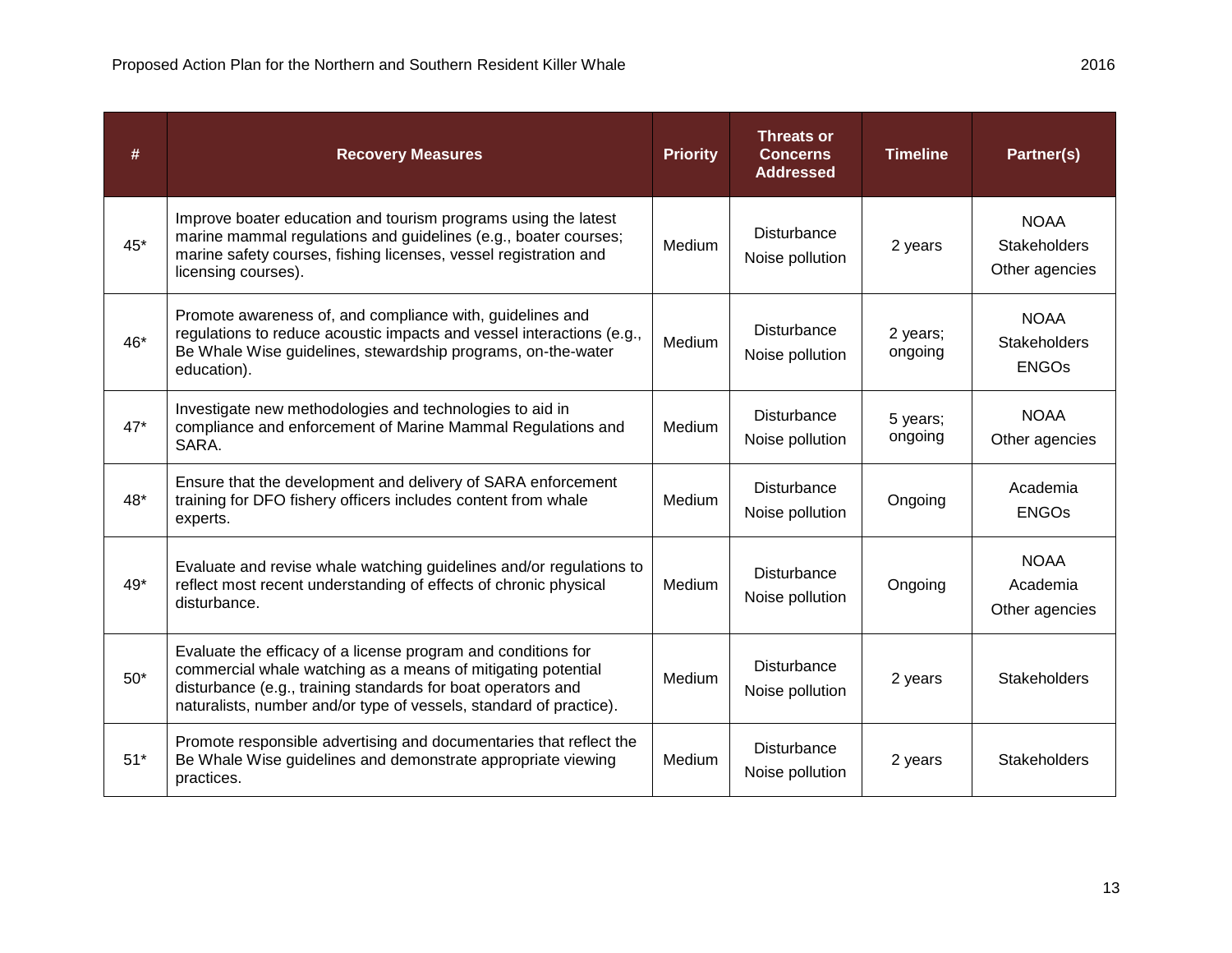| #     | <b>Recovery Measures</b>                                                                                                                                                                                      | <b>Priority</b> | <b>Threats or</b><br><b>Concerns</b><br><b>Addressed</b> | <b>Timeline</b>            | Partner(s)                                    |  |
|-------|---------------------------------------------------------------------------------------------------------------------------------------------------------------------------------------------------------------|-----------------|----------------------------------------------------------|----------------------------|-----------------------------------------------|--|
|       | Broad Strategy 4: Ensure that chemical and biological pollutants do not prevent the recovery of Resident Killer Whale<br>populations.                                                                         |                 |                                                          |                            |                                               |  |
|       | Approach 1: Investigate the health and reproductive capacity of Resident Killer Whales using scientific studies on free-ranging and<br>stranded individuals, as related to chemical and biological pollution. |                 |                                                          |                            |                                               |  |
| $52*$ | Investigate diseases in stranded Killer Whales and identify those<br>caused by biological pollution (e.g., viruses, bacteria, fungi,<br>parasites).                                                           | High            | Environmental<br>contaminants                            | Opportunisti<br>c; ongoing | <b>NOAA</b><br>Other agencies<br><b>ENGOs</b> |  |
| $53*$ | Collate and summarize information on marine mammal necropsy<br>and disease reports.                                                                                                                           | High            | Environmental<br>contaminants                            | Annual;<br>ongoing         | <b>NOAA</b><br><b>ENGOs</b>                   |  |
| $54*$ | Evaluate the type and level of risk of biological pollutants from<br>agricultural runoff, sewage effluent, wildlife rehabilitation facilities<br>and other sources.                                           | High            | Environmental<br>contaminants                            | 5 year                     | Other agencies                                |  |
| $55*$ | Investigate and monitor priority pathogens of concern in marine<br>mammals as a means to identify risk to Killer Whales (e.g.,<br>Morbillivirus spp.).                                                        | Medium          | Environmental<br>contaminants                            | Annual;<br>ongoing         | <b>NOAA</b><br>Other agencies                 |  |
| $56*$ | Conduct research in support of evaluating risks associated with<br>disposal at sea operations in coastal waters (e.g., with a focus on<br>emerging concerns such as PBDEs).                                   | Medium          | Environmental<br>contaminants                            | 2 years                    | Other agencies                                |  |
|       | Approach 2: Monitor the chemical and biological pollutant levels in Resident Killer Whales, their prey, and their habitat.                                                                                    |                 |                                                          |                            |                                               |  |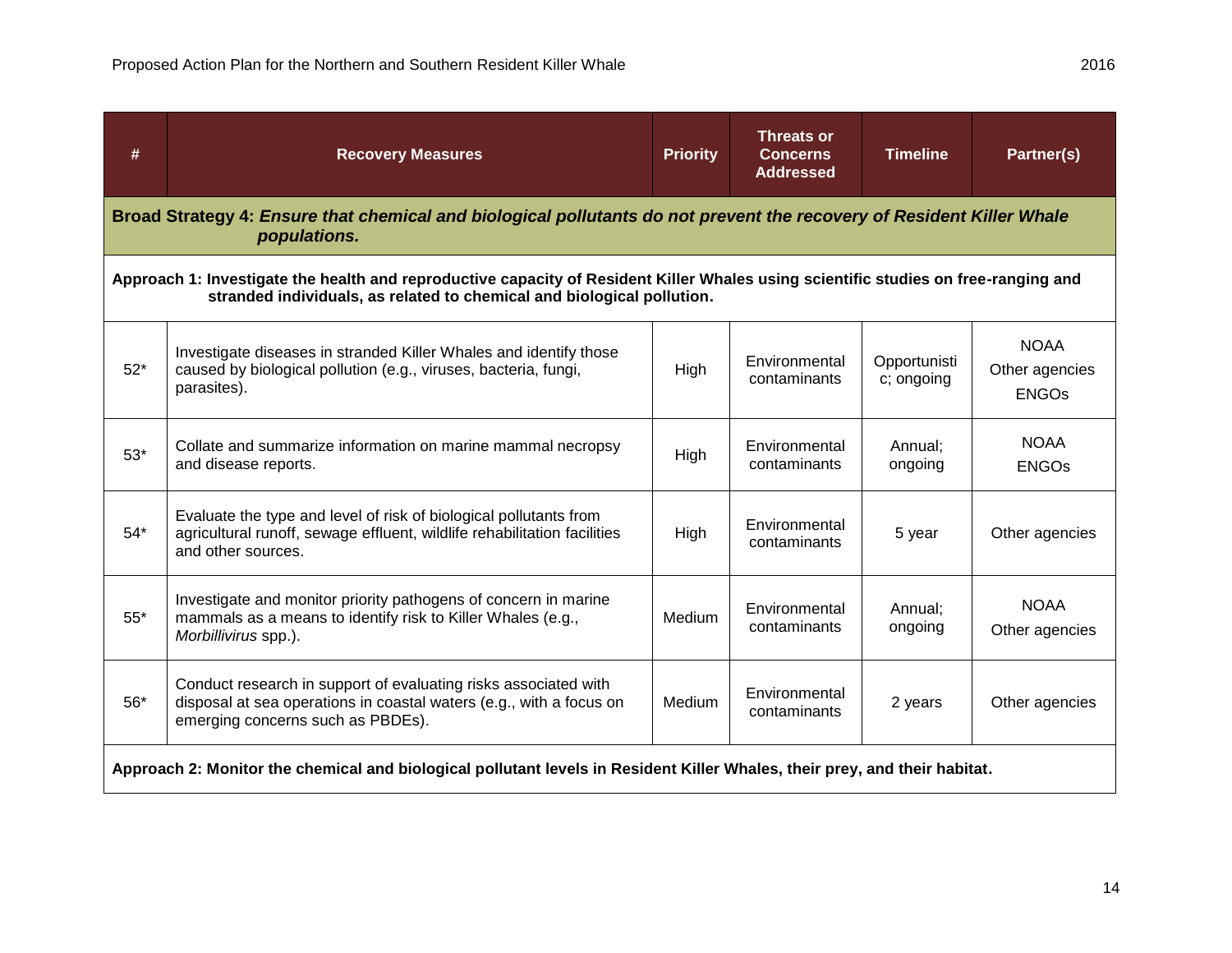| #                                                                                                                                                | <b>Recovery Measures</b>                                                                                                                                                                                                                                               | <b>Priority</b> | <b>Threats or</b><br><b>Concerns</b><br><b>Addressed</b> | <b>Timeline</b>     | Partner(s)                    |
|--------------------------------------------------------------------------------------------------------------------------------------------------|------------------------------------------------------------------------------------------------------------------------------------------------------------------------------------------------------------------------------------------------------------------------|-----------------|----------------------------------------------------------|---------------------|-------------------------------|
| $57*$                                                                                                                                            | Quantify the background levels of natural and anthropogenic<br>hydrocarbons to provide a baseline for assessing spill impacts in<br>Killer Whale habitat.                                                                                                              | High            | Environmental<br>contaminants                            | 5 years             | <b>NOAA</b><br>Other agencies |
| $58*$                                                                                                                                            | Identify and monitor contaminants of concern (e.g., flame<br>retardants, pharmaceuticals and personal care products, PBTs,<br>hydrocarbons), and conduct a risk-based assessment of different<br>chemicals of concern in Killer Whales, their prey, and their habitat. | High            | Environmental<br>contaminants                            | 3 years;<br>ongoing | <b>NOAA</b><br>Other agencies |
| $59*$                                                                                                                                            | Evaluate contaminant concentration trends in Killer Whales, based<br>on both published and new measurements of different<br>contaminants.                                                                                                                              | High            | Environmental<br>contaminants                            | 5 years             | <b>NOAA</b><br>Other agencies |
| $60*$                                                                                                                                            | Develop a monitoring program for pathogens and biological<br>pollutants to evaluate long-term trends in Killer Whales and their<br>prey.                                                                                                                               | High            | Environmental<br>contaminants                            | 5 years             | <b>NOAA</b><br>Other agencies |
| Approach 3: Identify and prioritize the sources of key chemical and biological pollutants affecting Resident Killer Whales and their<br>habitat. |                                                                                                                                                                                                                                                                        |                 |                                                          |                     |                               |
| $61*$                                                                                                                                            | Undertake a workshop to identify source of persistent<br>bioaccumulative contaminants presenting a risk to Killer Whale                                                                                                                                                | High            | Environmental<br>contaminants                            | 5 years             | <b>ENGOS</b>                  |
| $62*$                                                                                                                                            | Undertake a workshop to identify source of biological pollutants<br>presenting a risk to Killer Whales.                                                                                                                                                                | High            | Environmental<br>contaminants                            | 5 years             | <b>ENGOS</b>                  |
| $63*$                                                                                                                                            | Collate information on remediation efforts for land-based PCBs.                                                                                                                                                                                                        | High            | Environmental<br>contaminants                            | 5 years             | Other agencies                |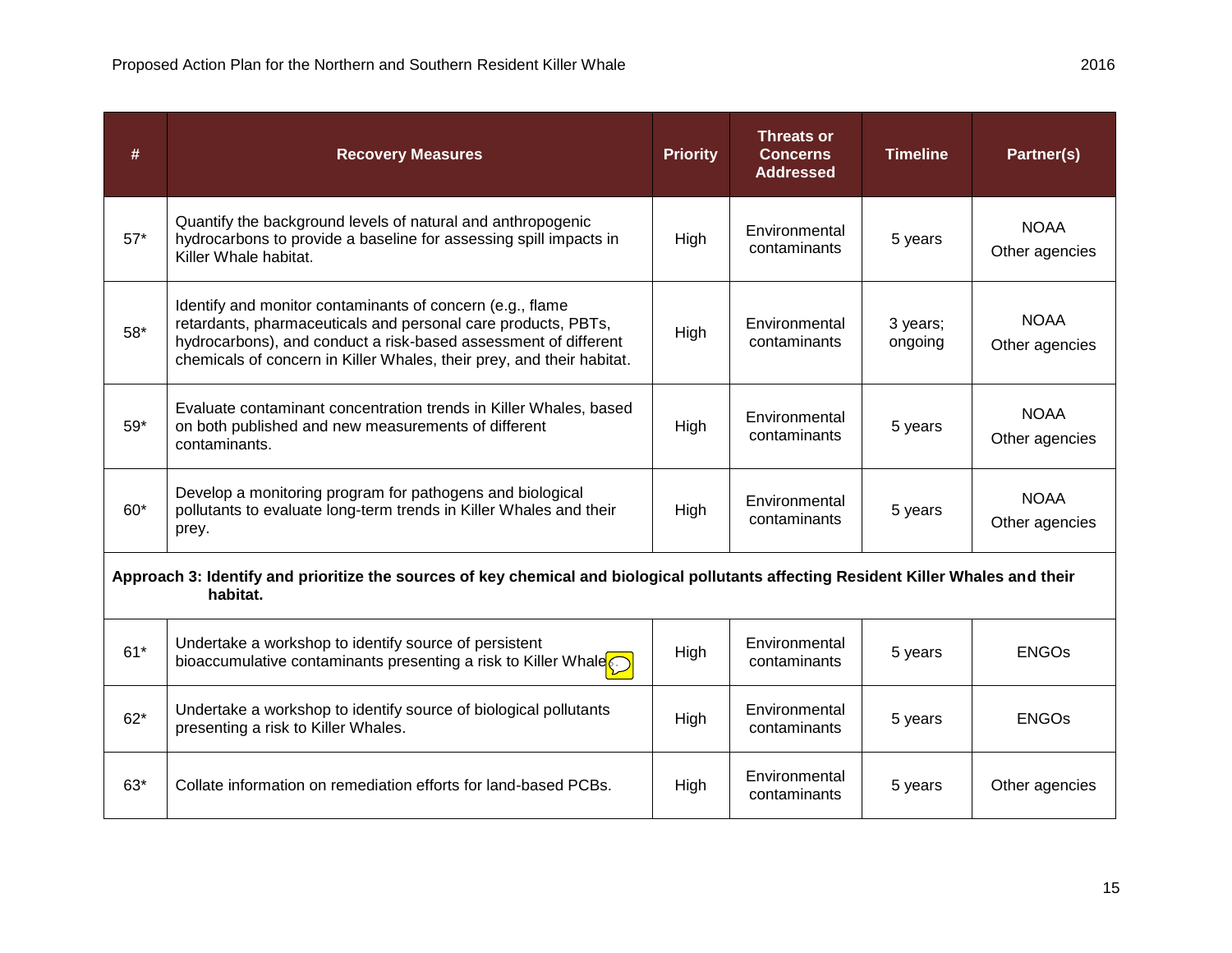| #                                                                                                                                                                                                                                                                                                                                  | <b>Recovery Measures</b>                                                                                                                                                                                                                                                                                                                          | <b>Priority</b> | <b>Threats or</b><br><b>Concerns</b><br><b>Addressed</b> | <b>Timeline</b>                 | Partner(s)                                         |
|------------------------------------------------------------------------------------------------------------------------------------------------------------------------------------------------------------------------------------------------------------------------------------------------------------------------------------|---------------------------------------------------------------------------------------------------------------------------------------------------------------------------------------------------------------------------------------------------------------------------------------------------------------------------------------------------|-----------------|----------------------------------------------------------|---------------------------------|----------------------------------------------------|
| $64*$                                                                                                                                                                                                                                                                                                                              | Work with the Federal Contaminated Sites Action Plan (FCSAP) to<br>evaluate the potential contribution of persistent environmental<br>contaminants to the contamination of Killer Whale habitat.                                                                                                                                                  | High            | Environmental<br>contaminants                            | 5 years                         | Other agencies                                     |
| Approach 4: Reduce the introduction into the environment of pesticides and other chemicals that have the potential to adversely<br>affect the health of Resident Killer Whales and/or their prey, through measures such as municipal, provincial, national<br>and international agreements, education, regulation and enforcement. |                                                                                                                                                                                                                                                                                                                                                   |                 |                                                          |                                 |                                                    |
| $65*$                                                                                                                                                                                                                                                                                                                              | Incorporate knowledge of distribution, foraging behavior and<br>contaminant bioaccumulation in Killer Whales into pesticide and<br>chemical regulation development and implementation overseen by<br>provincial agencies, Health Canada's PMRA (Pest Management<br>Regulatory Agency), and Environment Canada's Chemical<br>Management Plan (CMPL | High            | Environmental<br>contaminants                            | 5 years,<br>ongoing             | Other agencies                                     |
| 66*                                                                                                                                                                                                                                                                                                                                | Determine the efficacy of the new regulations for PBDEs under the<br>Canadian Environmental Protection Act (CEPA) by monitoring<br>trends in indicator species in Killer Whale habitat, and develop<br>additional source control strategies if warranted.                                                                                         | High            | Environmental<br>contaminants                            | 5 years;<br>possibly<br>ongoing | Other agencies                                     |
| $67*$                                                                                                                                                                                                                                                                                                                              | Identify and support programs that identify and mitigate small scale<br>and/or chronic contaminant spills and leaks.                                                                                                                                                                                                                              | High            | Environmental<br>contaminants                            | 5 years;<br>ongoing             | <b>NOAA</b><br><b>ENGOs</b><br><b>Stakeholders</b> |
| Approach 5: Mitigate the impacts of currently and historically used "legacy" pollutants in the environment.                                                                                                                                                                                                                        |                                                                                                                                                                                                                                                                                                                                                   |                 |                                                          |                                 |                                                    |

<u> 1989 - Johann Stoff, amerikansk politiker (d. 1989)</u>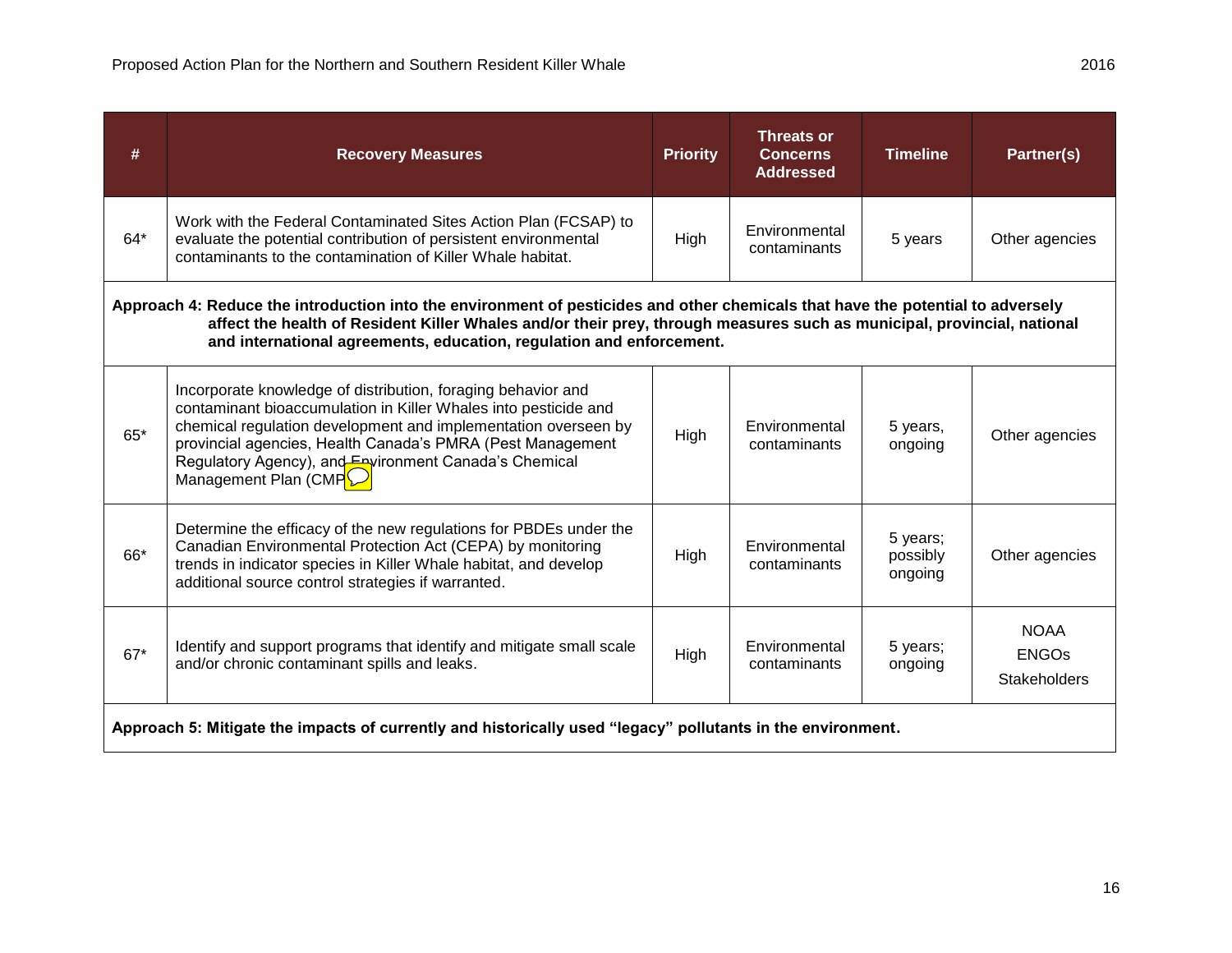| #     | <b>Recovery Measures</b>                                                                                                                                                                                                                                                                                                                   | <b>Priority</b> | <b>Threats or</b><br><b>Concerns</b><br><b>Addressed</b> | <b>Timeline</b>     | Partner(s)                                                           |
|-------|--------------------------------------------------------------------------------------------------------------------------------------------------------------------------------------------------------------------------------------------------------------------------------------------------------------------------------------------|-----------------|----------------------------------------------------------|---------------------|----------------------------------------------------------------------|
| 68*   | Reduce the risk of lifetime contaminant exposure in Killer Whales<br>by incorporating knowledge of distribution, foraging behavior and<br>their food web into $a\sqrt{\epsilon}$ sment and remediation plans for<br>contaminated sites.                                                                                                    | High            | Environmental<br>contaminants                            | 5 years             | Other agencies<br><b>Stakeholders</b>                                |
| 69*   | Work with other government departments, non-governmental<br>organizations, and industry to promote best practices, green design,<br>mitigation protocols and outreach efforts for the protection of Killer<br>Whales and their habitat from urban pollution (e.g., sewage<br>treatment, source control, combined sewer overflows, runoff). | High            | Environmental<br>contaminants                            | 5 years;<br>ongoing | <b>NOAA</b><br>Other agencies<br><b>Stakeholders</b><br><b>ENGOs</b> |
| $70*$ | Work with individuals, industries, agricultural operations, and other<br>sectors in order to reduce the release of agricultural chemicals of<br>concern into the habitat of Killer Whales and their prey.                                                                                                                                  | High            | Environmental<br>contaminants                            | 5 years;<br>ongoing | <b>NOAA</b><br>Other agencies<br><b>Stakeholders</b>                 |
| $71*$ | Ensure that the protection of Killer Whales and their habitat is<br>included as a high priority in spill response and monitoring protocols<br>within the Canadian Coast Guard's Incident Command Structure.                                                                                                                                | High            | Environmental<br>contaminants                            | 1 year;<br>ongoing  | Other agencies                                                       |
| $72*$ | Prepare for oil or chemical spills to minimize impacts to Killer<br>Whales through the development of a spill response plan, including<br>deterrence methods, training, drills and equipment.                                                                                                                                              | High            | Environmental<br>contaminants                            | 1 year;<br>ongoing  | <b>NOAA</b><br>Other agencies<br><b>Stakeholders</b>                 |
| $73*$ | Review and, if appropriate, recommend refinement of policies and<br>best management practices for ocean dredging and disposal at sea.                                                                                                                                                                                                      | Medium          | Environmental<br>contaminants                            | Ongoing             | Other agencies                                                       |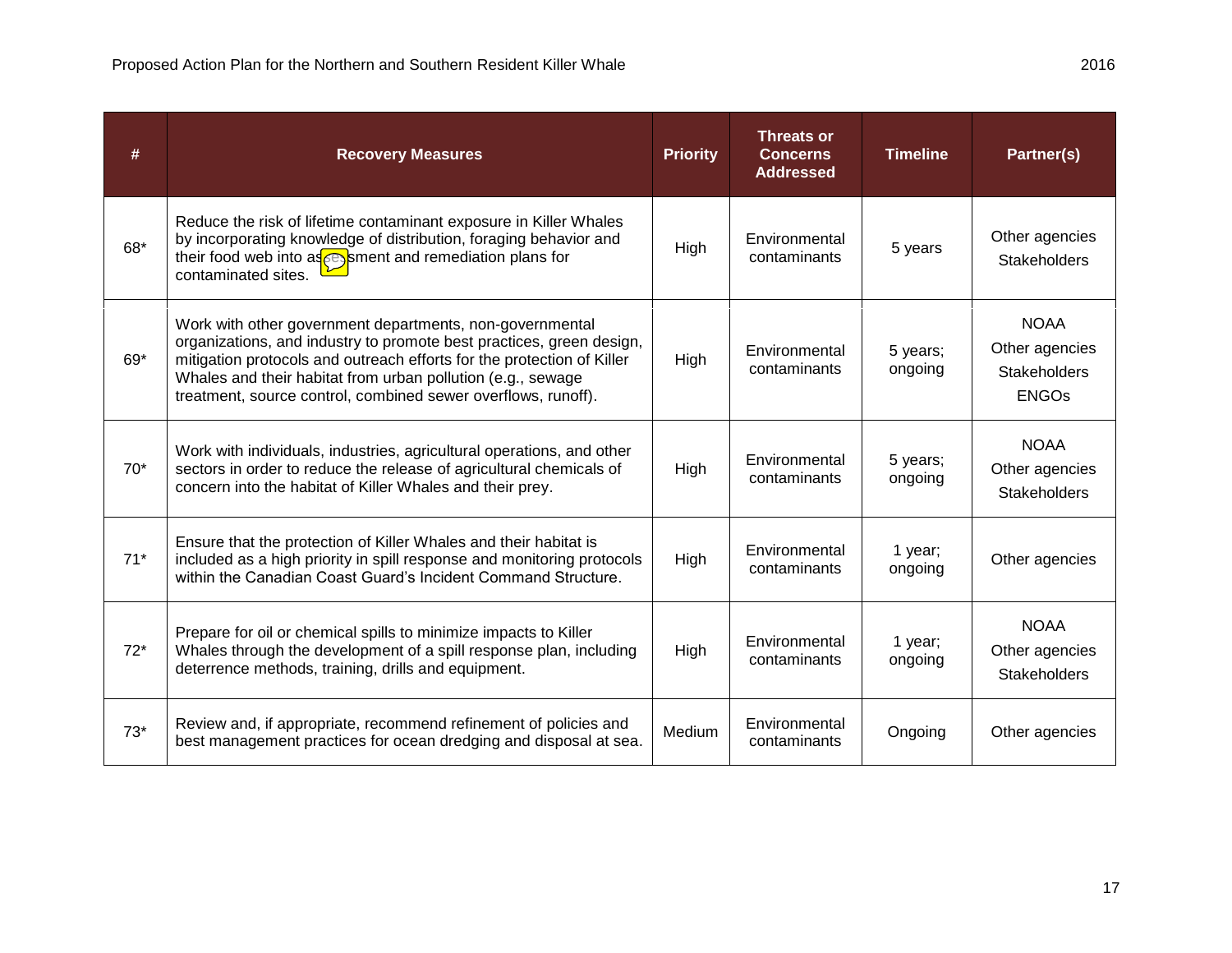| #                                                                                                                                                                    | <b>Recovery Measures</b>                                                                                                                                                                                                                                 | <b>Priority</b> | Threats or<br><b>Concerns</b><br><b>Addressed</b>          | <b>Timeline</b> | Partner(s)                                                           |
|----------------------------------------------------------------------------------------------------------------------------------------------------------------------|----------------------------------------------------------------------------------------------------------------------------------------------------------------------------------------------------------------------------------------------------------|-----------------|------------------------------------------------------------|-----------------|----------------------------------------------------------------------|
| $74*$                                                                                                                                                                | Refine and expand existing monitoring programs of municipal and<br>industrial waste to minimize Killer Whale exposure to legacy and<br>emergent pollutants.                                                                                              | Medium          | Environmental<br>contaminants                              | Ongoing         | Other agencies                                                       |
| Approach 6: Reduce the introduction of biological pollutants, including pathogens and exotic species, into the habitats of Resident<br>Killer Whales and their prey. |                                                                                                                                                                                                                                                          |                 |                                                            |                 |                                                                      |
| $75*$                                                                                                                                                                | Reduce the release of biological pollutants into the habitat of Killer<br>Whales and their prey by working with municipal, provincial and<br>federal agencies tasked with domestic, agricultural and industrial<br>discharges (including ballast water). | Medium          | Environmental<br>contaminants                              | 5 years         | Other agencies<br><b>Stakeholders</b><br><b>ENGOs</b>                |
| 76*                                                                                                                                                                  | Mitigate the release of biological pollutants into the habitat of Killer<br>Whales and their prey by working with individuals, industries,<br>agricultural operations, and other source sectors to develop or<br>improve protocols and guidance.         | Medium          | Environmental<br>contaminants                              | 5 years         | <b>NOAA</b><br>Other agencies<br><b>Stakeholders</b><br><b>ENGOs</b> |
| Broad Strategy 5: Protect critical habitat for Resident Killer Whales and identify additional areas for critical habitat<br>designation and protection.              |                                                                                                                                                                                                                                                          |                 |                                                            |                 |                                                                      |
|                                                                                                                                                                      | Approach 1: Identify key feeding areas and other critical habitat of Resident Killer Whales intra and inter-annually.                                                                                                                                    |                 |                                                            |                 |                                                                      |
| 77                                                                                                                                                                   | Continue to undertake research activities to identify areas of habitat<br>necessary for the survival and recovery of Resident Killer Whales.                                                                                                             | High            | Prey availability<br><b>Disturbance</b><br>Noise pollution | Ongoing         | <b>NOAA</b><br>Other agencies<br><b>ENGOs</b>                        |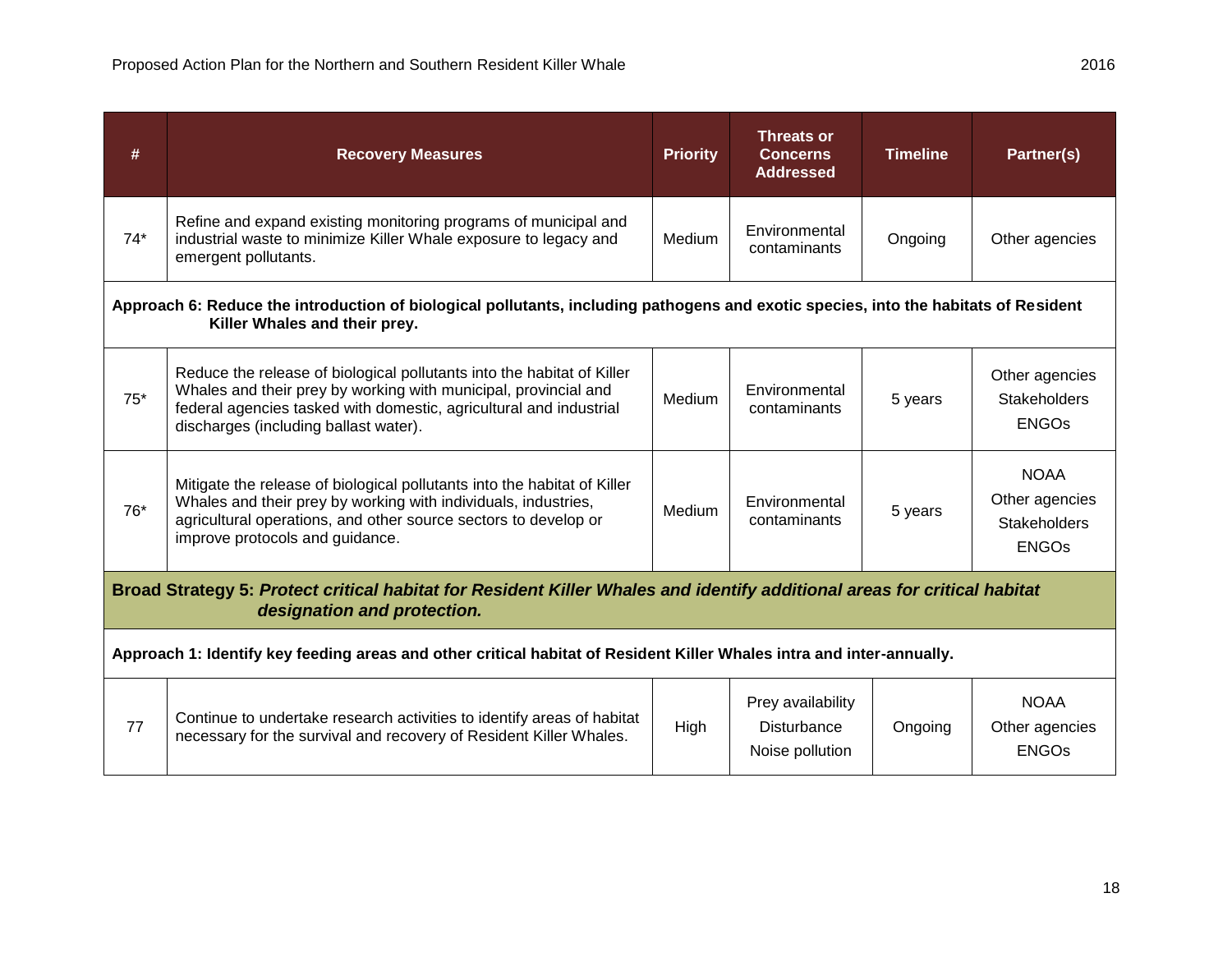| #  | <b>Recovery Measures</b>                                                                                                                                                                                             | <b>Priority</b> | <b>Threats or</b><br><b>Concerns</b><br><b>Addressed</b> | <b>Timeline</b> | Partner(s)                                            |
|----|----------------------------------------------------------------------------------------------------------------------------------------------------------------------------------------------------------------------|-----------------|----------------------------------------------------------|-----------------|-------------------------------------------------------|
| 78 | Identify and account for the likelihood that changes in the relative<br>strength of major salmon stocks may cause corresponding shifts in<br>the geographic location of critical habitat for Resident Killer Whales. | <b>Medium</b>   | Prey availability                                        | Ongoing         | Other agencies<br><b>ENGOS</b><br>Academia            |
| 79 | Refine understanding of the functions, features and attributes of<br>Resident Killer Whale habitat and identify what may constitute<br>critical habitat destruction.                                                 | Medium          | Prey availability<br>Disturbance<br>Noise pollution      | Ongoing         | Other agencies<br><b>ENGOS</b><br>Academia            |
|    | Approach 2: Protect the access of Resident Killer Whales to their critical habitat.                                                                                                                                  |                 |                                                          |                 |                                                       |
| 80 | Continue efforts outlined in Broad Strategy 3 to ensure disturbance<br>from human activities does not prevent access of Resident Killer<br>Whales to their critical habitat.                                         | High            | <b>Disturbance</b><br>Noise pollution                    | Ongoing         | <b>Stakeholders</b><br>Other agencies<br><b>ENGOS</b> |
|    | Approach 3: Encourage trans-boundary cooperation in the identification and protection of critical habitat.                                                                                                           |                 |                                                          |                 |                                                       |
| 81 | Continue dialogue with the NOAA to encourage transboundary<br>consistency of Southern Resident Killer Whale critical habitat<br>protection.                                                                          | High            | Disturbance<br>Noise pollution                           | Ongoing         | <b>NOAA</b>                                           |

<u> 1989 - Andrea Santa Andrea Santa Andrea Santa Andrea Santa Andrea Santa Andrea Santa Andrea Santa Andrea San</u>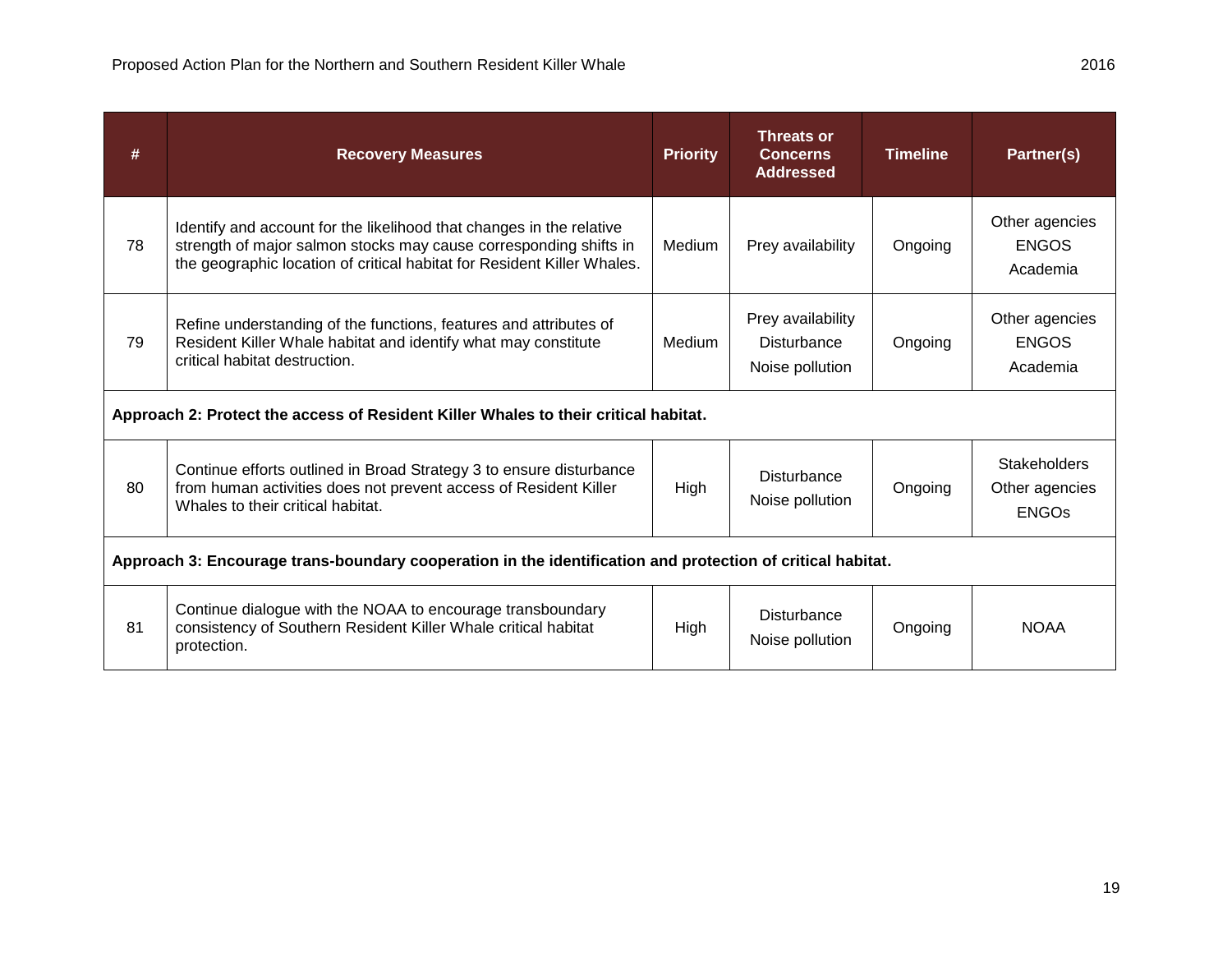#### **Table 3: Measures that represent opportunities for other jurisdictions, organizations or individuals to lead**

Measures noted by an asterisk (\*) have been identified as also likely to provide benefits to Transient (Bigg's) and Offshore Killer Whales (9 of 13, or 69% of measures).

| #                                                                                                                                                                                                                | <b>Recovery Measures</b>                                                                                                             | <b>Priority</b> | <b>Threats or</b><br><b>Concerns</b><br><b>Addressed</b> | <b>Timeline</b> | <b>Suggested Other</b><br><b>Jurisdictions or</b><br><b>Organizations</b> |
|------------------------------------------------------------------------------------------------------------------------------------------------------------------------------------------------------------------|--------------------------------------------------------------------------------------------------------------------------------------|-----------------|----------------------------------------------------------|-----------------|---------------------------------------------------------------------------|
|                                                                                                                                                                                                                  | Broad Strategy 2: Ensure that Resident Killer Whales have an adequate and accessible food supply to allow recovery.                  |                 |                                                          |                 |                                                                           |
|                                                                                                                                                                                                                  | Approach 1: Determine the seasonal diet, feeding areas and energetic requirements of Northern and Southern Resident Killer Whales.   |                 |                                                          |                 |                                                                           |
| 82                                                                                                                                                                                                               | Use historical fishing records to identify potential Resident Killer<br>Whale feeding areas.                                         | Medium          | Prey availability                                        | Uncertain       | Academia<br><b>ENGOS</b>                                                  |
| Approach 4: Develop prospective actions to be taken during poor Chinook return years to ensure sufficient prey availability for<br><b>Resident Killer Whales.</b>                                                |                                                                                                                                      |                 |                                                          |                 |                                                                           |
| 83                                                                                                                                                                                                               | Analyze historical data to identify environmental correlates with<br>Chinook abundance and Resident Killer Whale mortality trends.   | <b>Medium</b>   | Prey availability                                        | Uncertain       | Academia<br>Other agencies                                                |
|                                                                                                                                                                                                                  | Broad Strategy 3: Ensure that disturbance from human activities does not prevent the recovery of Resident Killer Whales.             |                 |                                                          |                 |                                                                           |
| Approach 2: Determine the short and long-term effects of chronic and immediate forms of disturbance, including vessels and noise,<br>on the physiology, foraging and social behaviour of Resident Killer Whales. |                                                                                                                                      |                 |                                                          |                 |                                                                           |
| $84*$                                                                                                                                                                                                            | Develop an acoustic model that incorporates effects of increasing<br>ambient noise levels on communication signals of Killer Whales. | <b>Medium</b>   | Disturbance<br>Noise pollution                           | Unknown         | <b>Stakeholders</b><br>Academia                                           |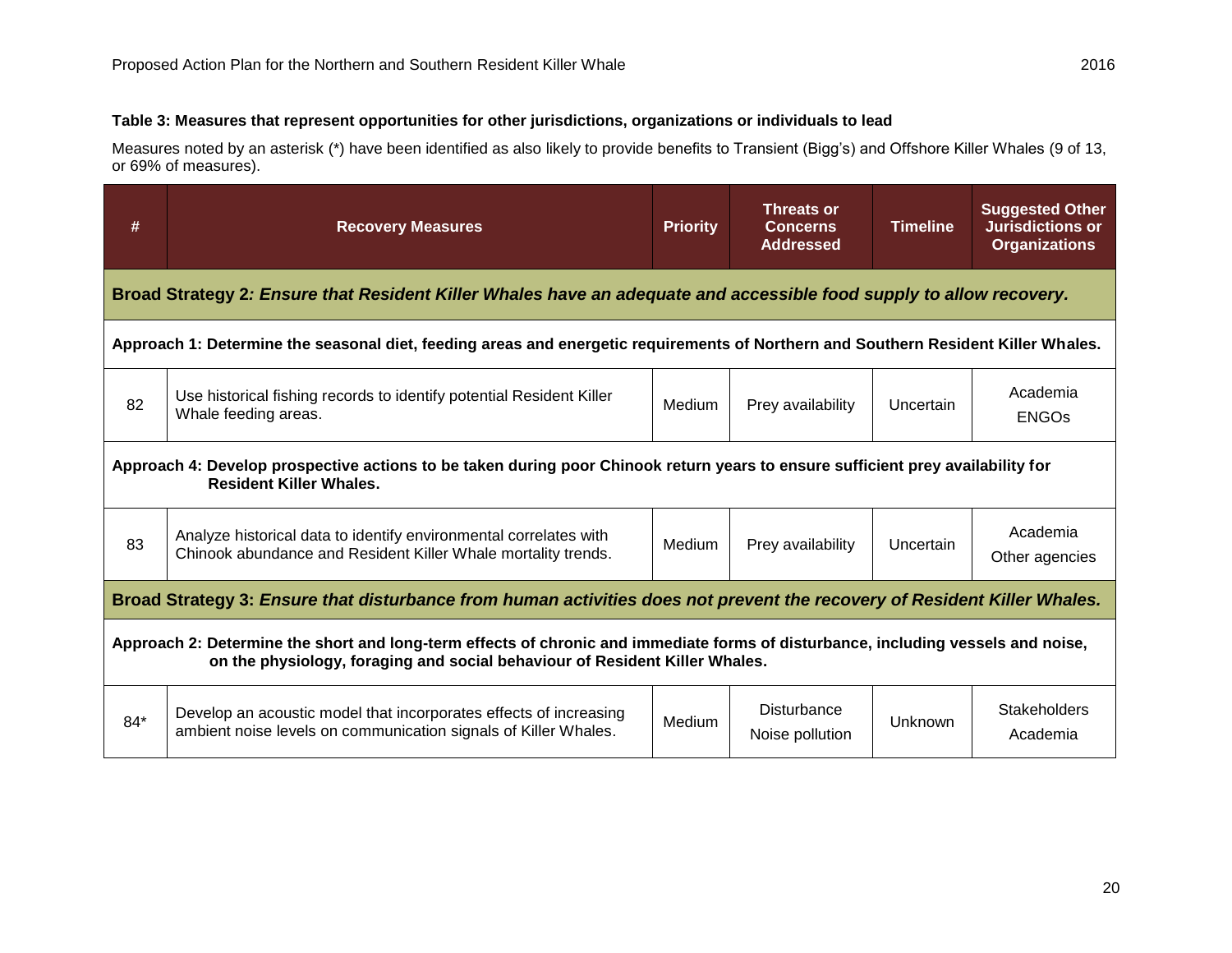| #                                                                                                                                                                                | <b>Recovery Measures</b>                                                                                                                                                                                      | <b>Priority</b> | <b>Threats or</b><br><b>Concerns</b><br><b>Addressed</b>        | <b>Timeline</b> | <b>Suggested Other</b><br><b>Jurisdictions or</b><br><b>Organizations</b> |
|----------------------------------------------------------------------------------------------------------------------------------------------------------------------------------|---------------------------------------------------------------------------------------------------------------------------------------------------------------------------------------------------------------|-----------------|-----------------------------------------------------------------|-----------------|---------------------------------------------------------------------------|
| $85*$                                                                                                                                                                            | Research the effects of other vessel-based impacts (e.g., fish<br>finders, air quality issues related to engine exhaust, disposal of<br>waste and bilge water).                                               | Medium          | Disturbance<br>Noise pollution<br>Environmental<br>contaminants | Unknown         | Stakeholders<br>Academia                                                  |
| 86                                                                                                                                                                               | Continue and expand existing behavioural monitoring programs<br>involving vessel/whale interactions and increase support for data<br>analysis and publication.                                                | Medium          | Disturbance<br>Noise pollution                                  | Unknown         | <b>Stakeholders</b><br><b>ENGOs</b>                                       |
| 87                                                                                                                                                                               | Develop a means of differentiating nutritional vs. disturbance-<br>induced stress (via hormone response and other methods).                                                                                   | Medium          | <b>Disturbance</b><br>Noise pollution                           | Unknown         | Academia<br>Other agencies                                                |
| Approach 3: Develop and implement regulations, guidelines, sanctuaries and other measures to reduce or eliminate physical and<br>acoustic disturbance of Resident Killer Whales. |                                                                                                                                                                                                               |                 |                                                                 |                 |                                                                           |
| 88*                                                                                                                                                                              | Expand the Whale Wise flag program to notify other mariners when<br>whales have been observed in order to reduce risk of collision and<br>acoustic disturbance.                                               | Medium          | Disturbance<br>Noise pollution                                  | Ongoing         | <b>Stakeholders</b><br><b>ENGOS</b>                                       |
| 89*                                                                                                                                                                              | Improve public awareness of recovery activities for Killer Whales<br>through Parks Canada Agency's educational programs, (e.g., the<br>BC Ferries Coastal Naturalist Program).                                | Medium          | Disturbance<br>Noise pollution<br>Prey availability             | 5 years         | Parks Canada<br>Agency                                                    |
|                                                                                                                                                                                  | Broad Strategy 4: Ensure that chemical and biological pollutants do not prevent the recovery of Resident Killer Whale<br>populations.                                                                         |                 |                                                                 |                 |                                                                           |
|                                                                                                                                                                                  | Approach 1: Investigate the health and reproductive capacity of Resident Killer Whales using scientific studies on free-ranging and<br>stranded individuals, as related to chemical and biological pollution. |                 |                                                                 |                 |                                                                           |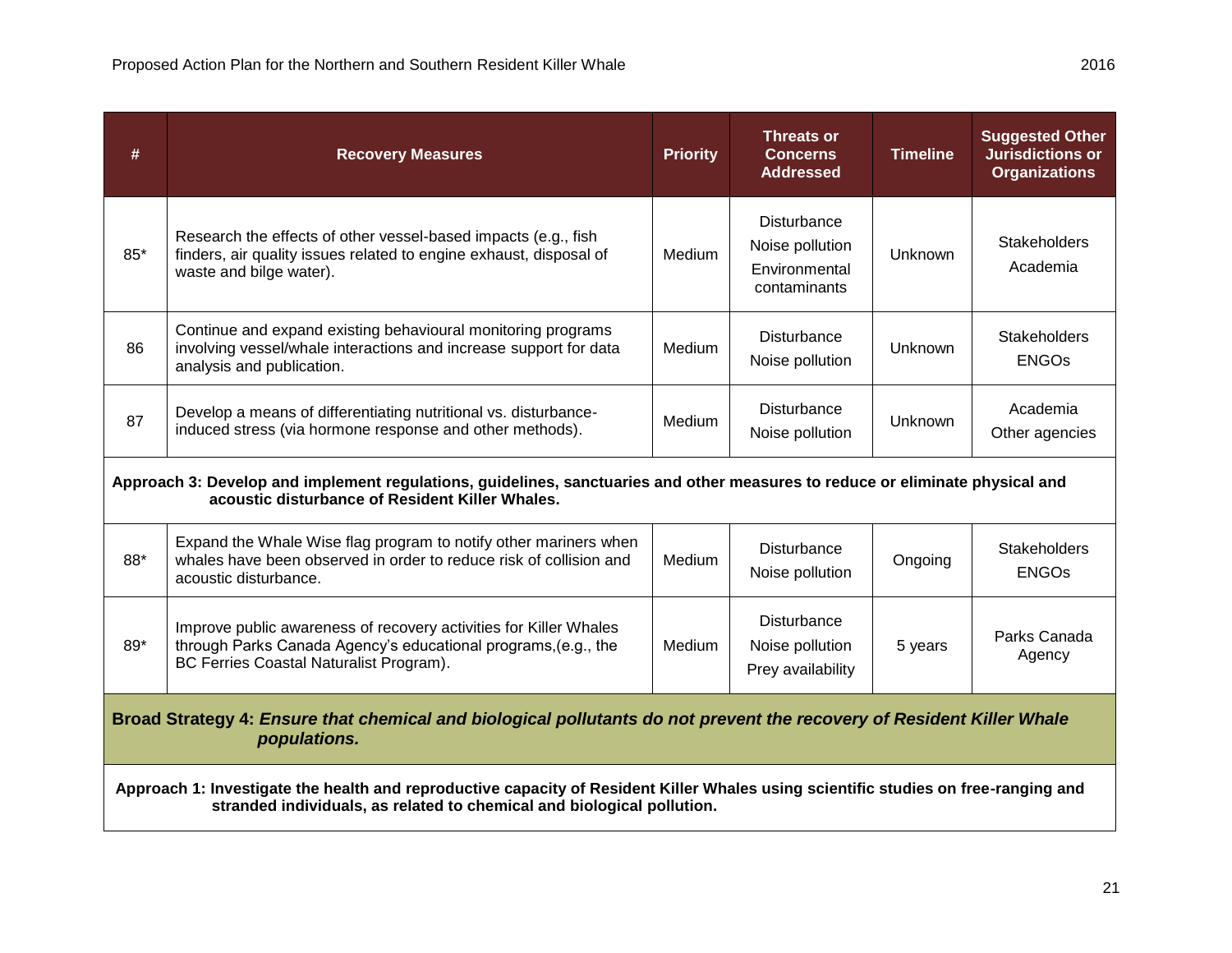| #                                                                                                                                                                                                                                                                                                                                  | <b>Recovery Measures</b>                                                                                                                                                                                | <b>Priority</b> | <b>Threats or</b><br><b>Concerns</b><br><b>Addressed</b> | <b>Timeline</b> | <b>Suggested Other</b><br><b>Jurisdictions or</b><br><b>Organizations</b> |
|------------------------------------------------------------------------------------------------------------------------------------------------------------------------------------------------------------------------------------------------------------------------------------------------------------------------------------|---------------------------------------------------------------------------------------------------------------------------------------------------------------------------------------------------------|-----------------|----------------------------------------------------------|-----------------|---------------------------------------------------------------------------|
| $90*$                                                                                                                                                                                                                                                                                                                              | Develop, evaluate, and apply new tools to assess the effects of<br>contaming in and pollution on the health of free-ranging Killer<br>Whales.                                                           | Medium          | Environmental<br>contaminants                            | Unknown         | Other agencies<br><b>ENGOS</b><br>Academia                                |
| Approach 2: Monitor the chemical and biological pollutant levels in Resident Killer Whales, their prey, and their habitat.                                                                                                                                                                                                         |                                                                                                                                                                                                         |                 |                                                          |                 |                                                                           |
| $91*$                                                                                                                                                                                                                                                                                                                              | Quantify the current levels of contaminant concentrations in Killer<br>Whale prey and refine the analysis of contaminant intake by Killer<br>Whales using current information on their feeding ecology. | High            | Environmental<br>contaminants                            | Uncertain       | <b>Stakeholders</b><br><b>ENGOs</b>                                       |
| Approach 3: Identify and prioritize the sources of key chemical and biological pollutants affecting Resident Killer Whales and their<br>habitat.                                                                                                                                                                                   |                                                                                                                                                                                                         |                 |                                                          |                 |                                                                           |
| $92*$                                                                                                                                                                                                                                                                                                                              | Evaluate the risks of bioaccumulation related to mercury (Hg)<br>contamination in Killer Whale food webs.                                                                                               | Medium          | Environmental<br>contaminants                            | Uncertain       | <b>Stakeholders</b><br>Other agencies<br><b>ENGOS</b>                     |
| Approach 4: Reduce the introduction into the environment of pesticides and other chemicals that have the potential to adversely<br>affect the health of Resident Killer Whales and/or their prey, through measures such as municipal, provincial, national<br>and international agreements, education, regulation and enforcement. |                                                                                                                                                                                                         |                 |                                                          |                 |                                                                           |
| $93*$                                                                                                                                                                                                                                                                                                                              | Support new, proposed, or existing bans on the use of pesticides<br>for cosmetic purposes and re-establish a comprehensive pesticide<br>sales and use inventory for British Columbia.                   | High            | Environmental<br>contaminants                            | Uncertain       | <b>ENGOS</b><br>General public                                            |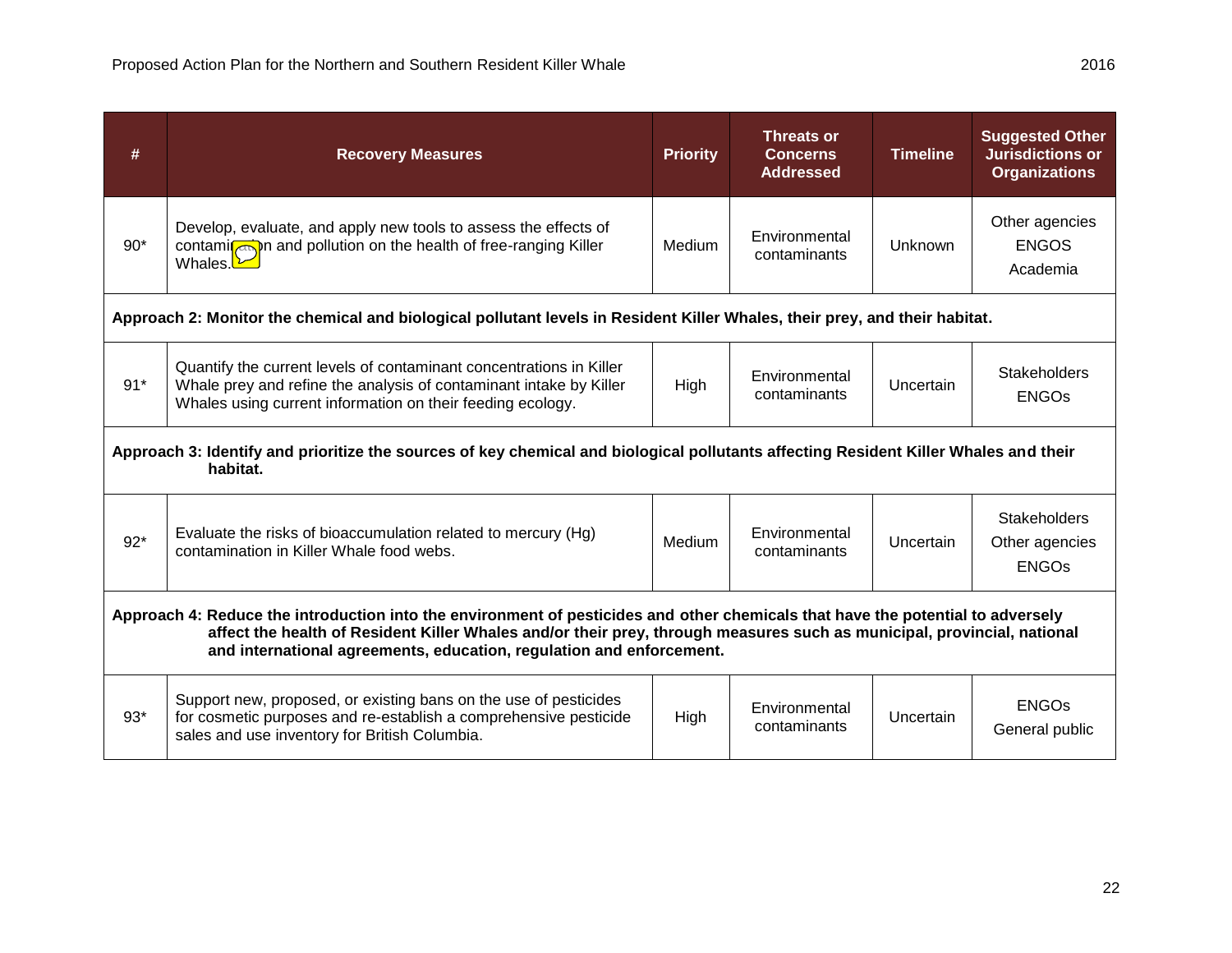| #     | <b>Recovery Measures</b>                                                                                                                                         | <b>Priority</b> | <b>Threats or</b><br><b>Concerns</b><br><b>Addressed</b> | <b>Timeline</b> | <b>Suggested Other</b><br>Jurisdictions or<br><b>Organizations</b> |
|-------|------------------------------------------------------------------------------------------------------------------------------------------------------------------|-----------------|----------------------------------------------------------|-----------------|--------------------------------------------------------------------|
| $94*$ | Incorporate knowledge of Killer Whale distribution, foraging<br>behavior and contaminant bioaccumulation into CEPA technical<br>reviews on chemicals of concern. | High            | Environmental<br>contaminants                            | Uncertain       | Other agencies                                                     |

<u> 1989 - Andrea Santa Alemania, amerikana amerikana amerikana amerikana amerikana amerikana amerikana amerikana</u>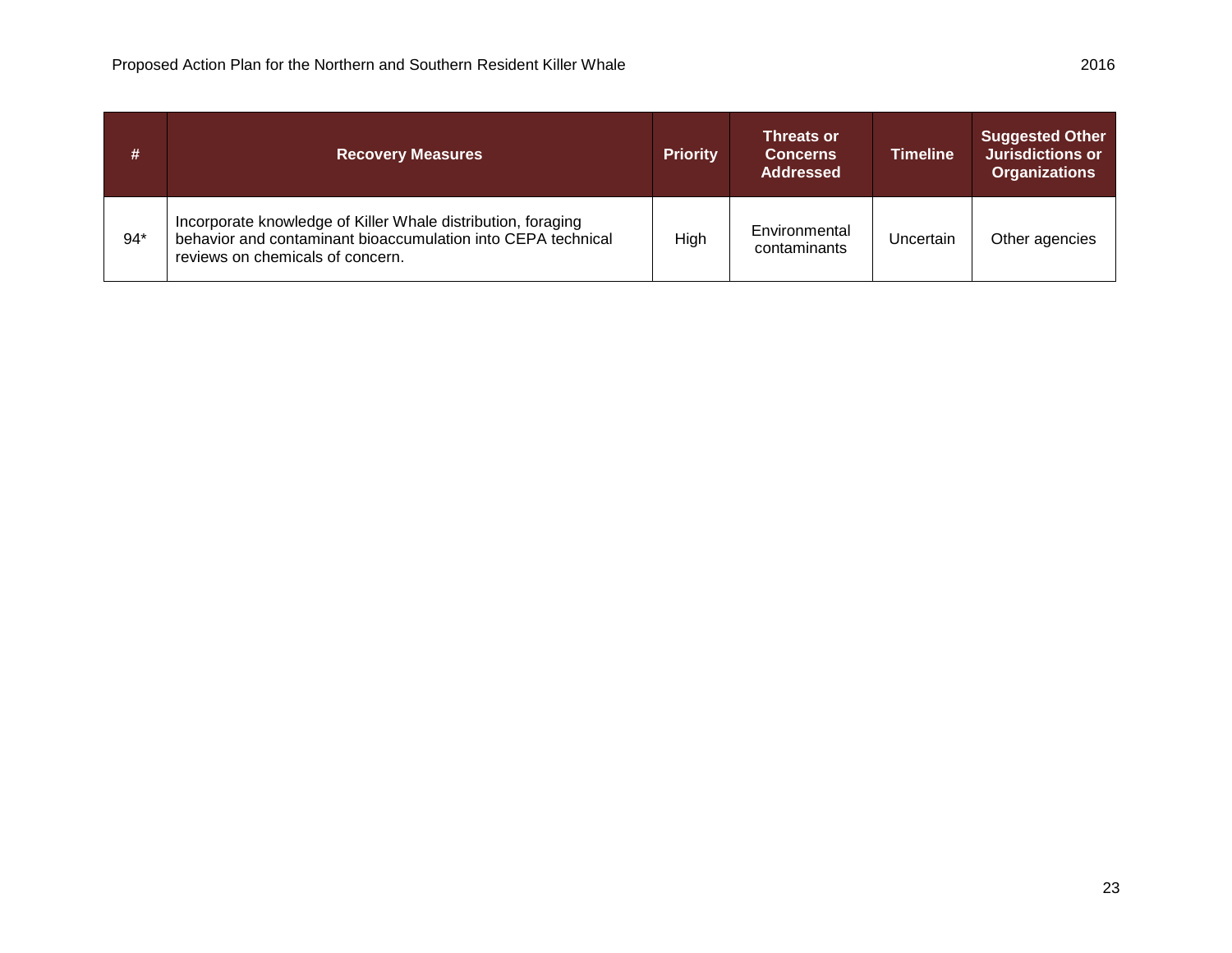# <span id="page-29-0"></span>**2. Critical Habitat**

### <span id="page-29-1"></span>2.1 **Identification of the Species' Critical Habitat**

### <span id="page-29-2"></span>**2.1.1 General Description of the Species' Critical Habitat**

Critical habitat is defined in SARA as "…*the habitat that is necessary for the survival or recovery of a listed wildlife species and that is identified as the species' critical habitat in a recovery strategy or in an action plan for the species*." [s. 2(1)]

Also, SARA defines habitat for aquatic species as "… *spawning grounds and nursery, rearing, food supply, migration and any other areas on which aquatic species depend directly or indirectly in order to carry out their life processes, or areas where aquatic species formerly occurred and have the potential to be reintroduced*." [s. 2(1)]

Critical habitat for the Northern and Southern Resident Killer Whale is identified to the extent possible in Section 8.1 of the Recovery Strategy (Fisheries and Oceans Canada, 2011). The Recovery Strategy also contains details about the identified critical habitat including geographic location and biophysical functions, features and attributes. The critical habitat identified in the Recovery Strategy is insufficient to achieve the species' population and distribution objectives. There are likely other areas that are necessary for survival or recovery of Killer Whales, and studies are underway to identify further areas of habitat necessary for the survival and recovery of these populations.

### <span id="page-29-3"></span>2.2 **Activities likely to Result in the Destruction of Critical Habitat**

Examples of activities likely to result in destruction of critical habitat may be found in Section 8.3 of the Recovery Strategy.

### <span id="page-29-4"></span>2.3 **Proposed Measures to Protect Critical Habitat**

<span id="page-29-5"></span>Under SARA, critical habitat must be legally protected from destruction within 180 days of being identified in a recovery strategy or action plan. For the Northern and Southern Resident Killer Whale critical habitat, a SARA Critical Habitat Order was made under subsections 58(4) and (5), which invokes the prohibition in subsection 58(1) against the destruction of the identified critical habitat.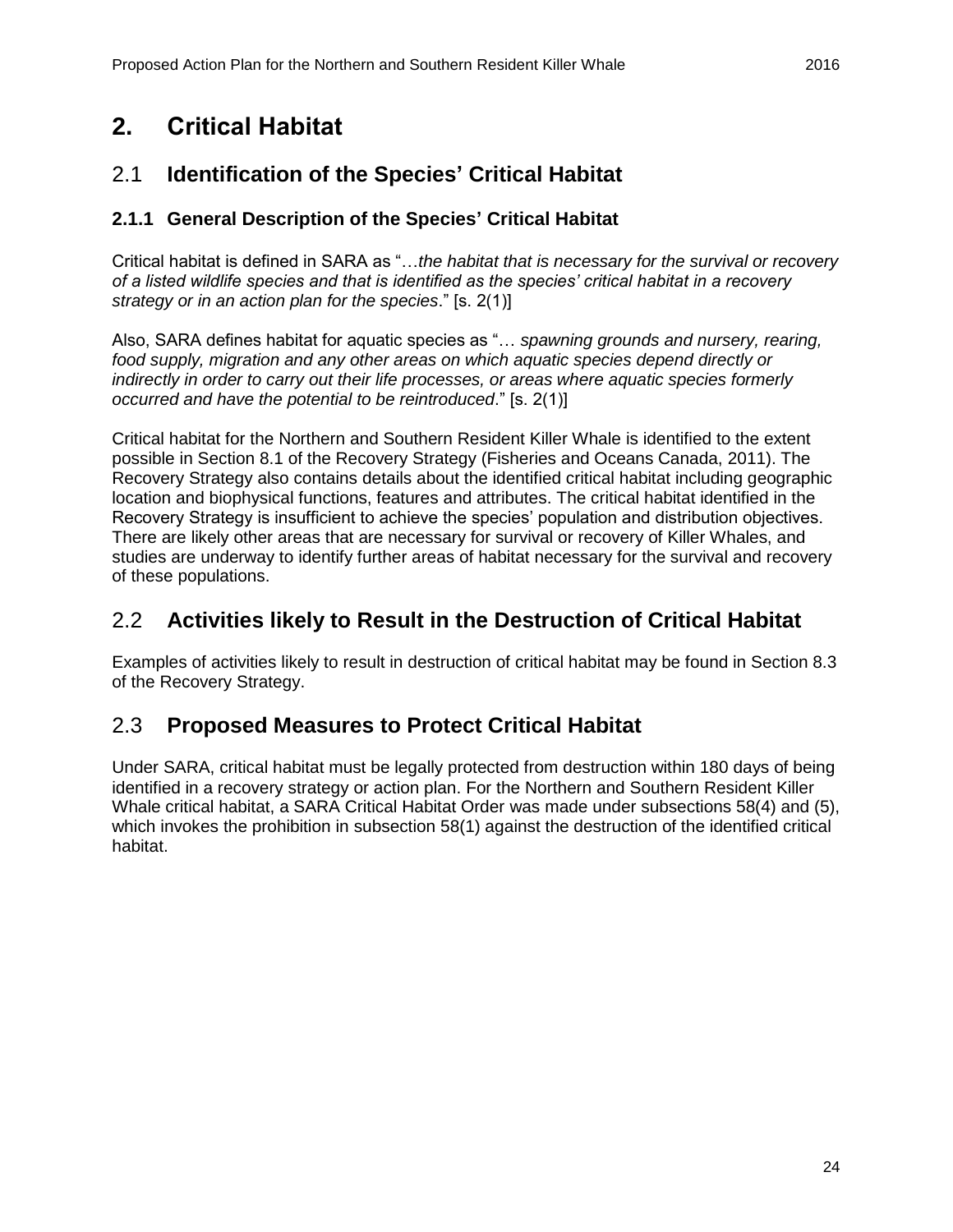### **3. Evaluation of Socio-Economic Costs and of Benefits**

The *Species at Risk Act* requires that an action plan include an evaluation of the socioeconomic costs of the action plan and the benefits to be derived from its implementation (SARA 49(1)(e), 2003). This evaluation addresses only the incremental socio-economic costs of implementing this action plan from a national perspective as well as the social and environmental benefits that would occur if the action plan were implemented in its entirety, recognizing that not all aspects of its implementation are under the jurisdiction of the federal government. It does not address cumulative costs of species recovery in general nor does it attempt a cost-benefit analysis. Its intent is to inform the public and to guide decision making on implementation of the action plan by partners.

The protection and recovery of species at risk can result in both benefits and costs. The Act recognizes that "*wildlife, in all its forms, has value in and of itself and is valued by Canadians for aesthetic, cultural, spiritual, recreational, educational, historical, economic, medical, ecological and scientific reasons*" (SARA 2003). Self-sustaining and healthy ecosystems with their various elements in place, including species at risk, contribute positively to the livelihoods and the quality of life of all Canadians. A review of the literature confirms that Canadians value the preservation and conservation of species in and of themselves. Actions taken to preserve a species, such as habitat protection and restoration, are also valued. In addition, the more an action contributes to the recovery of a species, the higher the value the public places on such actions (Loomis and White, 1996; DFO., 2008). Furthermore, the conservation of species at risk is an important component of the Government of Canada's commitment to conserving biological diversity under the *International Convention on Biological Diversity*. The Government of Canada has also made a commitment to protect and recover species at risk through the *[Accord for the](http://www.ec.gc.ca/media_archive/press/2001/010919_b_e.htm)  [Protection of Species at Risk](http://www.ec.gc.ca/media_archive/press/2001/010919_b_e.htm)*. The specific costs and benefits associated with this action plan are described below.

### **Efforts for Recovery to date**

The Action Plan for this species captures activities from 2016 onwards. However, efforts for Killer Whale recovery have been underway prior to listing under SARA. Since 1973, an annual census has been undertaken to locate, photograph, and identify individual Killer Whales found in Canadian waters. Since 2002, to determine recovery status and further the understanding of distribution, abundance and seasonal occurrence of these whales, DFO's Cetacean Research Program (CRP) has completed over 2,000 hours of dedicated ship-based surveys. In addition, collaborations with other groups, organizations and partners have provided significant advances in acoustic monitoring networks, sightings, identification methods and identification of important habitat (e.g., the BC Parks Warden Program at the Robson Bight (Michael Bigg) Ecological Reserve). First Nations have contributed to recovery efforts through stewardship and guardian programs, and identification efforts. Finally, education, stewardship and enforcement programs have also contributed to recovery efforts.

### **Benefits**

The impacts of the recovery measures in this plan on Resident Killer Whale populations are unknown but likely positive. As indicated above, Canadians value such actions for a number of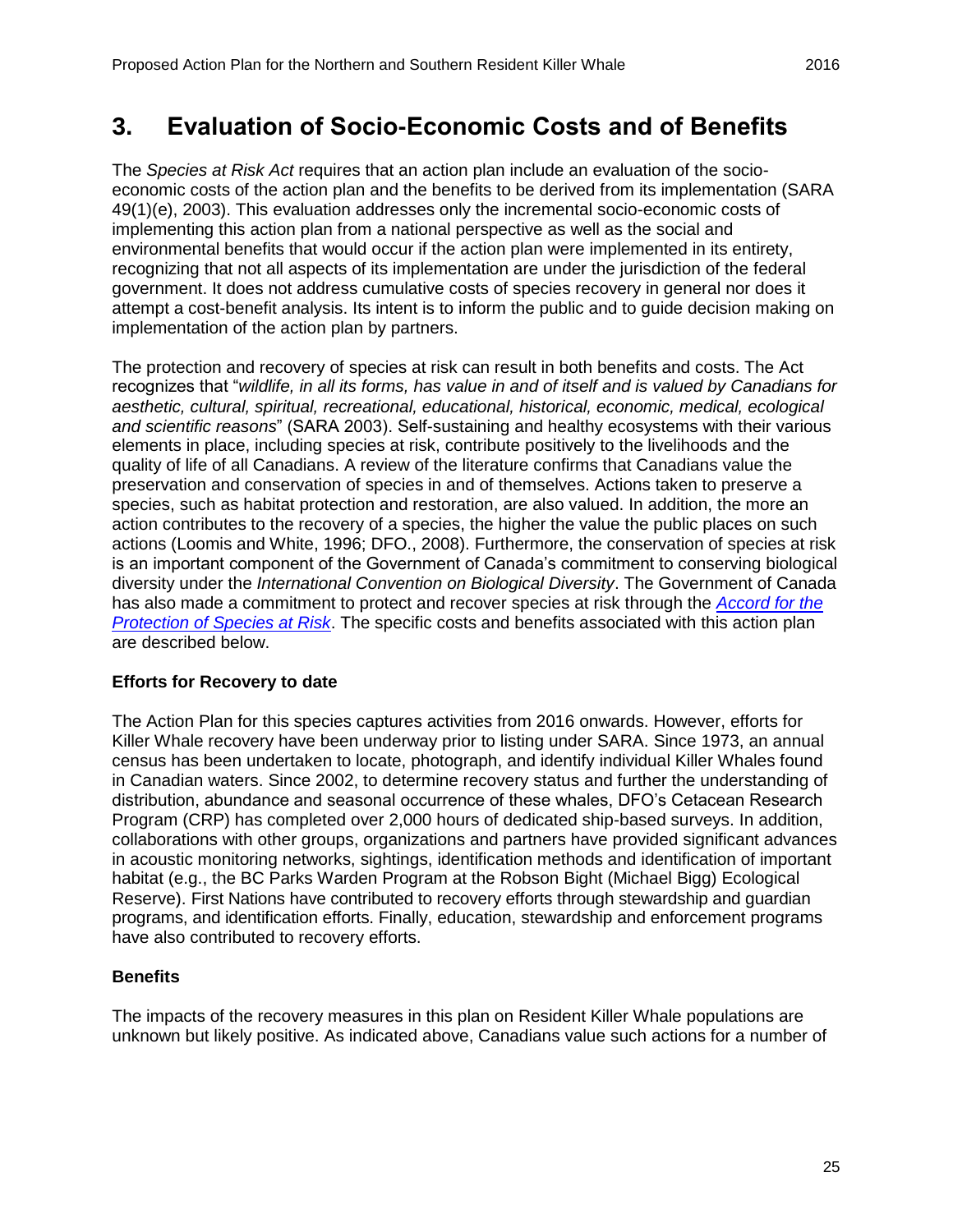reasons, including non-market benefits (i.e., existence, bequest and option values).<sup>6</sup> Activities that positively affect the recovery of these species may result in positive benefits to Canadians.

The recovery measures are also likely to provide broader benefits, as some of the threats to this species are common to other marine mammals and sea turtles. Actions that mitigate those threats may also provide benefits to other species. In addition, ocean research surveys generally collect information on other marine mammals, sea turtles and other species of interest when encountered, if feasible and appropriate. In particular, Transient and Offshore Killer Whales, as well as other species of whales may benefit from the research activities in this plan, specifically research related to acoustic disturbance and contaminants. Consequently, many of the activities identified in this Action Plan will have positive impacts on other SARA listed species and provide overall benefits to the aquatic ecosystem.

#### **Costs**

 $\overline{a}$ 

The Implementation Schedule separates recovery measures into three categories in three tables. Table 3 activities have not been assessed; while these activities are identified as important for species recovery, limited information is available in terms of participants, activities and timelines.

Very few of the identified costs are associated with recovery measures that would be completed in the short-term (1-2 years). The majority of the recovery measures will result in some level of annual costs over the anticipated timeframe for the plan (i.e., >25 years) and completion dates are not specified. This long-term level of costs is similar to expenditures in support of these species prior to this plan.

The majority of activities in the plan focus on research. The coast-wide distribution of these populations requires extensive survey effort resulting in higher costs than for more localized populations. Research and monitoring activities to reduce threats are closely linked to cooperation and engagement activities with a number of partners providing in-kind support to meetings and discussions. Education and engagement may include in-kind support from environmental organizations. Compliance promotion and enforcement activities would likely be funded through a re-allocation of existing government funds.

Cost estimates for DFO activities in Tables 1 and 2 are expected to be low<sup>7</sup>. There is a high degree of uncertainty regarding cost estimates for partner contribution towards Table 2 activities. As well, the costs for Table 3 activities were not considered as information on project specifics, participants and/or timelines are not available. Annual DFO costs related to Tables 1 and 2 are low on the national scale. The inclusion of financial and in-kind costs for Canadian partners for Table 2 and 3 activities would increase the total; however, overall costs are unlikely to meet the medium threshold. $6 \text{ Costs}$  to international partners have not been included in the assessment.

 $6$  Non-market benefits include bequest values (the value placed on conservation for future generations), existence values (the value people place on the existence of a species) and option values (the amount someone is willing to pay to keep open the option of future use of the species).

 $7$  Guidance provides scales in terms of present values, as well as annualized values. The annualized scale is: Low \$0-\$1 million, Medium \$1-\$10 million, High >\$10 million. Source: Government of Canada. *Guidelines for Completing Action Plan Templates (Federal)*. Draft (2.2.). June 2012.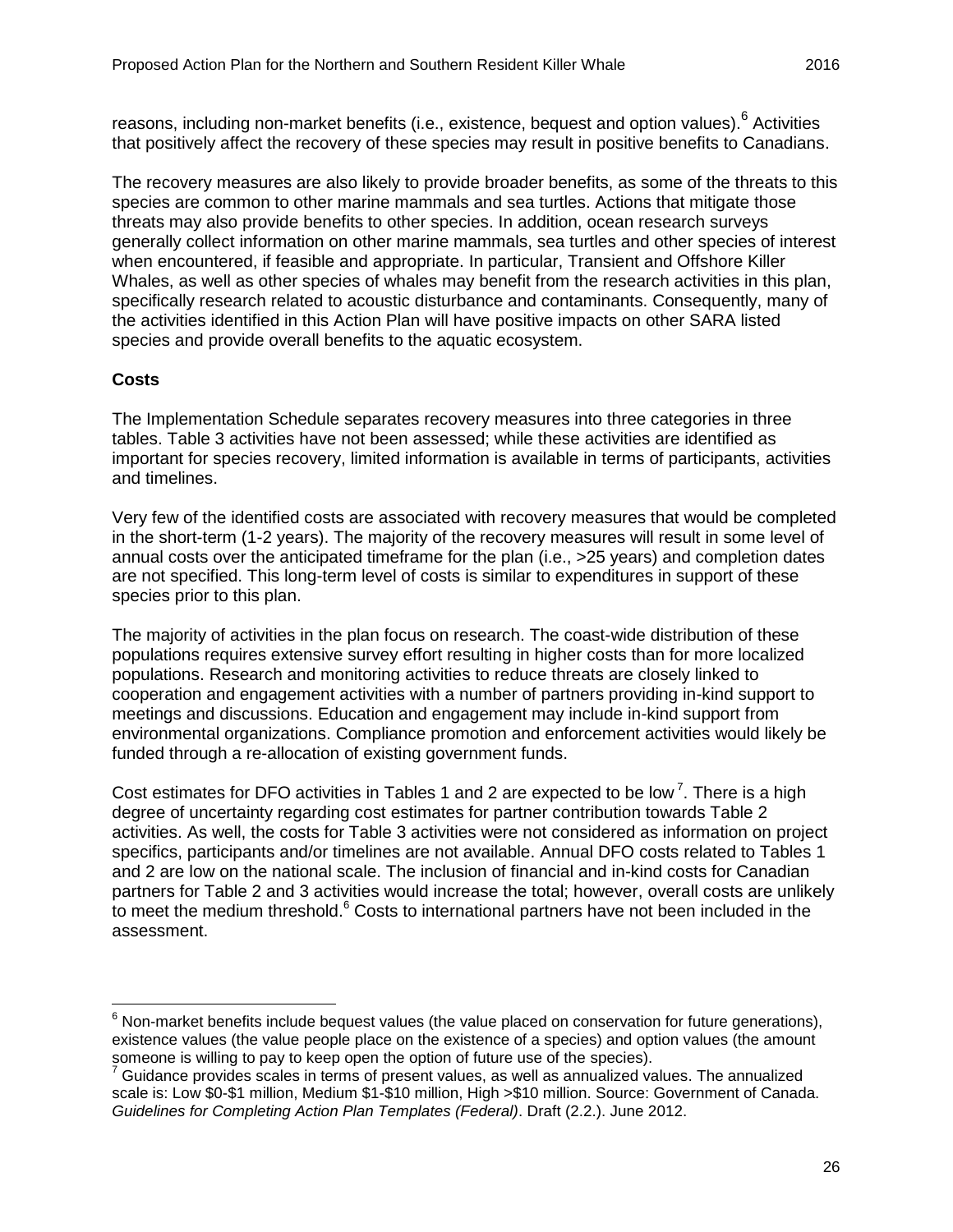<span id="page-32-0"></span>While DFO is identified as the lead for several recovery measures for Resident Killer Whales, most actions are in Tables 2 and 3 which are to be undertaken collaboratively. A number of partners and collaborators are identified and/or have participated in similar activities in the past. These partners include other federal departments and agencies, environmental organizations, academic institutions and programs, First Nations and other foreign governments who may contribute financial and in-kind support. Potential funding sources for DFO costs include existing federal resources, as well as supplemental funds from annual programs such as the Habitat Stewardship Program (HSP).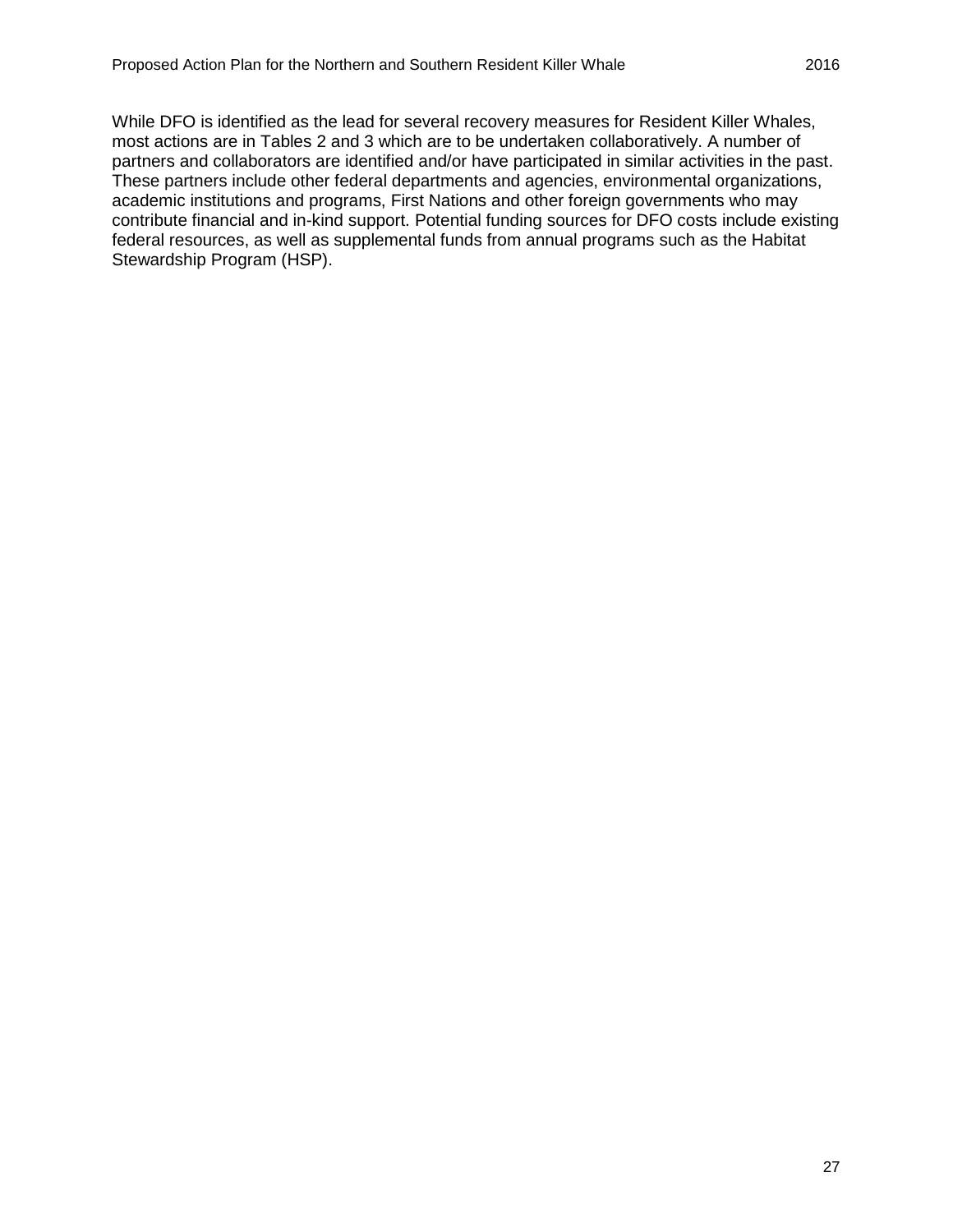# **4. Measuring Progress**

The performance indicators presented in the associated recovery strategy provide a way to define and measure progress toward achieving the population and distribution objectives.

Reporting on *implementation* of the action plan (under s. 55 of SARA) will be done by assessing progress towards implementing the recovery objectives and strategies) identified in the Recovery Strategy (Fisheries and Oceans Canada, 2011).

<span id="page-33-0"></span>Reporting on the ecological and socio-economic impacts of the action plan (under s. 55 of SARA) will be done by assessing the results of monitoring the recovery of the species and its long term viability, and by assessing the implementation of the action plan.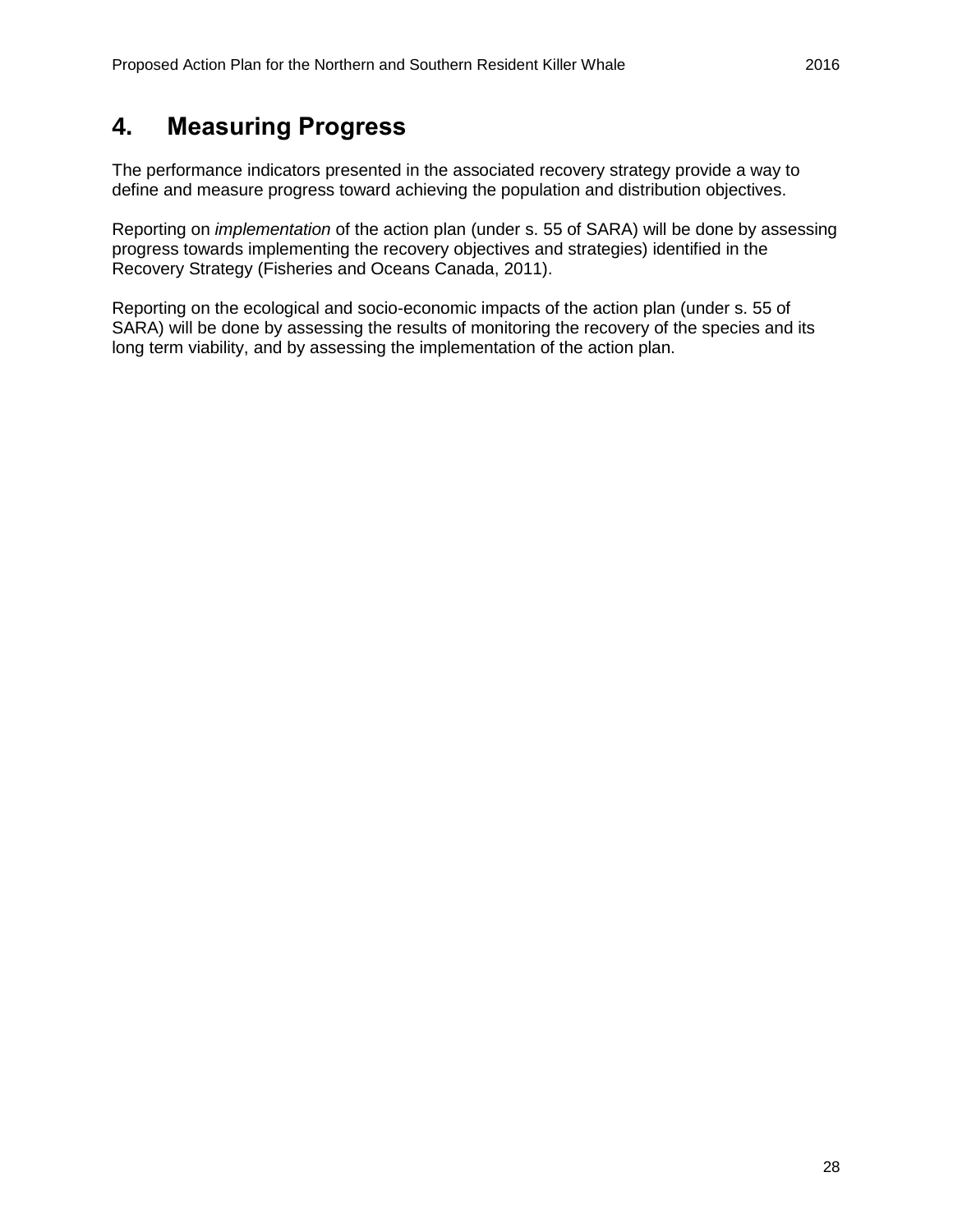### **5. References**

Fisheries and Oceans Canada. 2011. Recovery Strategy for the Northern and Southern Resident Killer Whales (*Orcinus orca*) in Canada. *Species at Risk Act* Recovery Strategy Series, Fisheries & Oceans Canada, Ottawa ix + 80 pp.

Fisheries and Oceans Canada. 2008. Estimation of the Economic Benefits of Marine Mammal Recovery in the St. Lawrence Estuary. Policy and Economics Regional Branch, Quebec 2008.

Loomis, J.B. & White, D.S (1996). Economic Benefits of Rare and Endangered Species: Summary and Meta-analysis. Ecological Economics, 18: 197-206.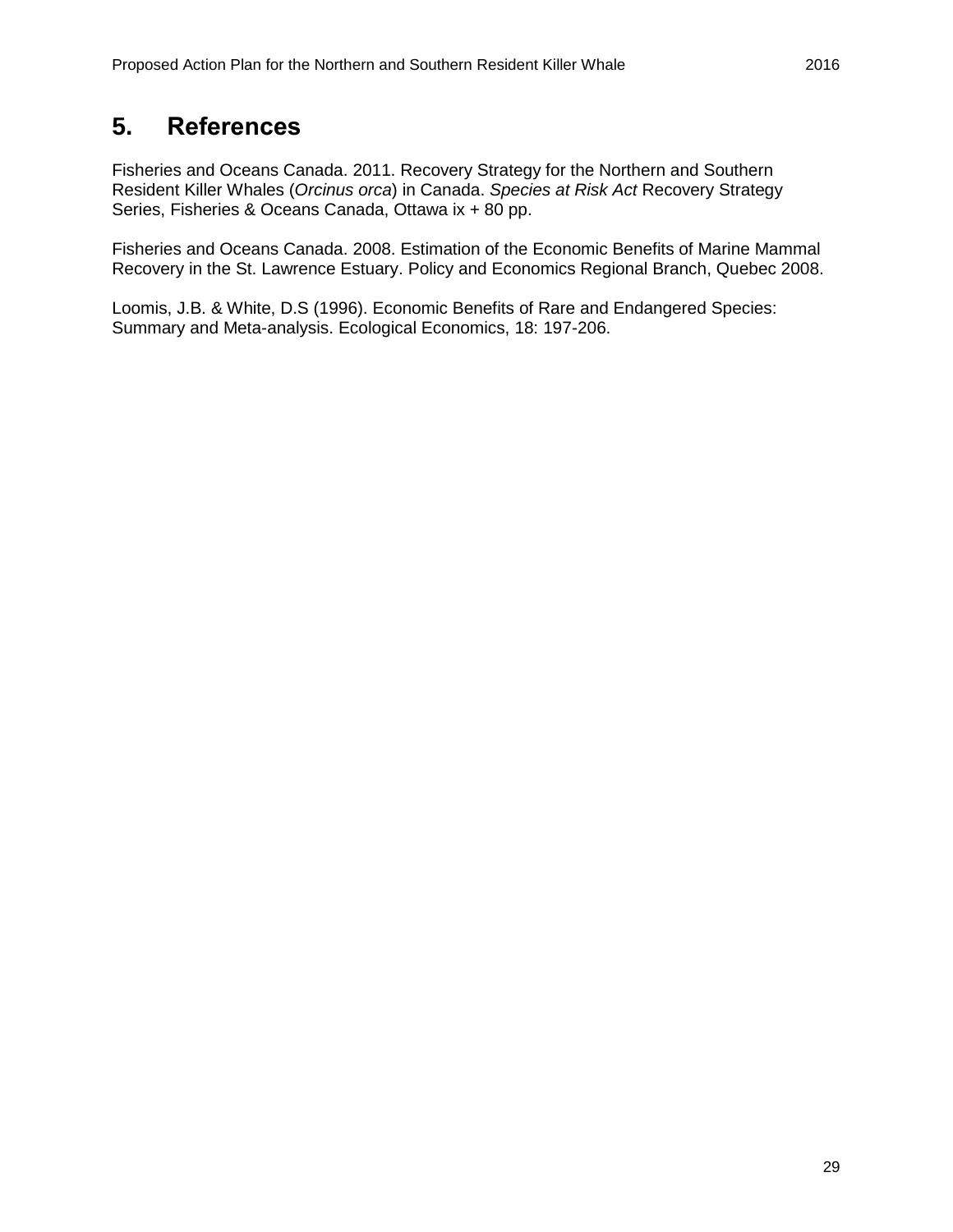# <span id="page-35-0"></span>**Appendix A: Effects on the Environment and Other Species**

In accordance with the [Cabinet Directive on the Environmental Assessment of Policy, Plan and](http://www.ceaa.gc.ca/default.asp?lang=En&n=B3186435-1)  [Program Proposals](http://www.ceaa.gc.ca/default.asp?lang=En&n=B3186435-1) (2010), SARA recovery planning documents incorporate strategic environmental assessment (SEA) considerations throughout the document. The purpose of a SEA is to incorporate environmental considerations into the development of public policies, plans, and program proposals to support environmentally sound decision-making and to evaluate whether the outcomes of a recovery planning document could affect any component of the environment or achievement of any of the [Federal Sustainable Development Strategy'](http://www.ec.gc.ca/dd-sd/default.asp?lang=En&n=A22718BA-1)s goals and targets.

Recovery planning is intended to benefit species at risk and biodiversity in general. However, it is recognized that strategies may also inadvertently lead to environmental effects beyond the intended benefits. The planning process based on national guidelines directly incorporates consideration of all environmental effects, with a particular focus on possible impacts upon nontarget species or habitats. The results of the SEA are incorporated directly into the Action Plan itself, but are also summarized below in this statement.

The recovery measures are also likely to provide broader benefits, as some of the threats to this species are common to other marine mammals and sea turtles. Actions that mitigate threats to the aquatic environment (acoustic disturbance, contaminants) may also provide benefits to other species. In addition, ocean research surveys generally collect information on other marine mammals, sea turtles and other species of interest when encountered, if feasible and appropriate. All cetacean species, and Transient and Offshore Killer Whales in particular, will likely benefit from measures identified in this action plan. Consequently, many of the activities identified in this Action Plan will have positive impacts on other SARA listed species and provide overall benefits to the aquatic ecosystem.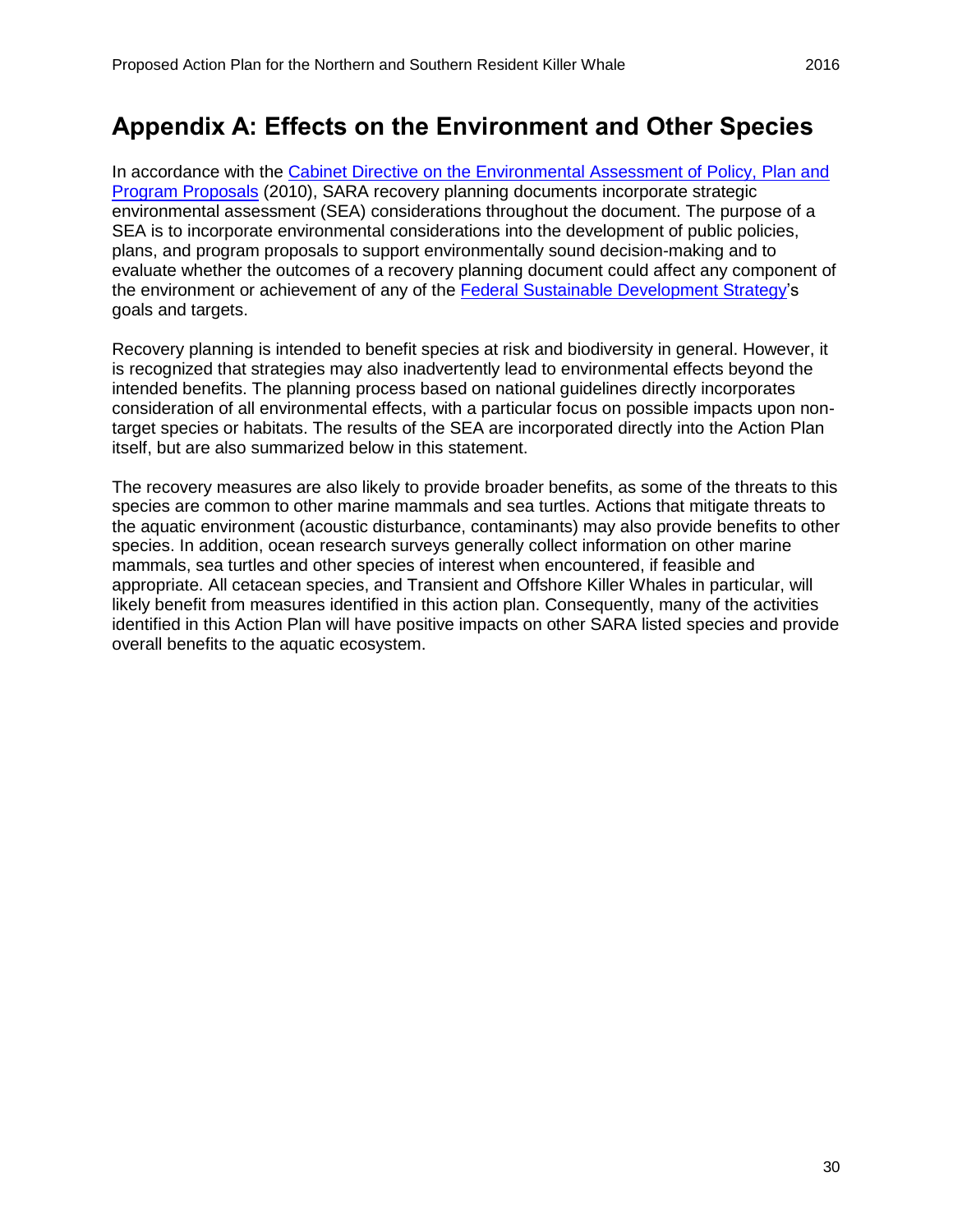# <span id="page-36-0"></span>**Appendix B: Record of Cooperation and Consultation**

Action plans are to be prepared in cooperation and consultation with other jurisdictions, organizations, affected parties and others as outlined in SARA section 48. DFO has utilized a process of technical iterative document development, interagency involvement, and public consultation to seek input to the development of this Action Plan. Information on team participants is included in Appendix C.

Additional stakeholder, Aboriginal, and public input will be sought through the publication of the proposed document on the Species at Risk Public Registry for a 60-day public comment period. Comments received will inform the final document.